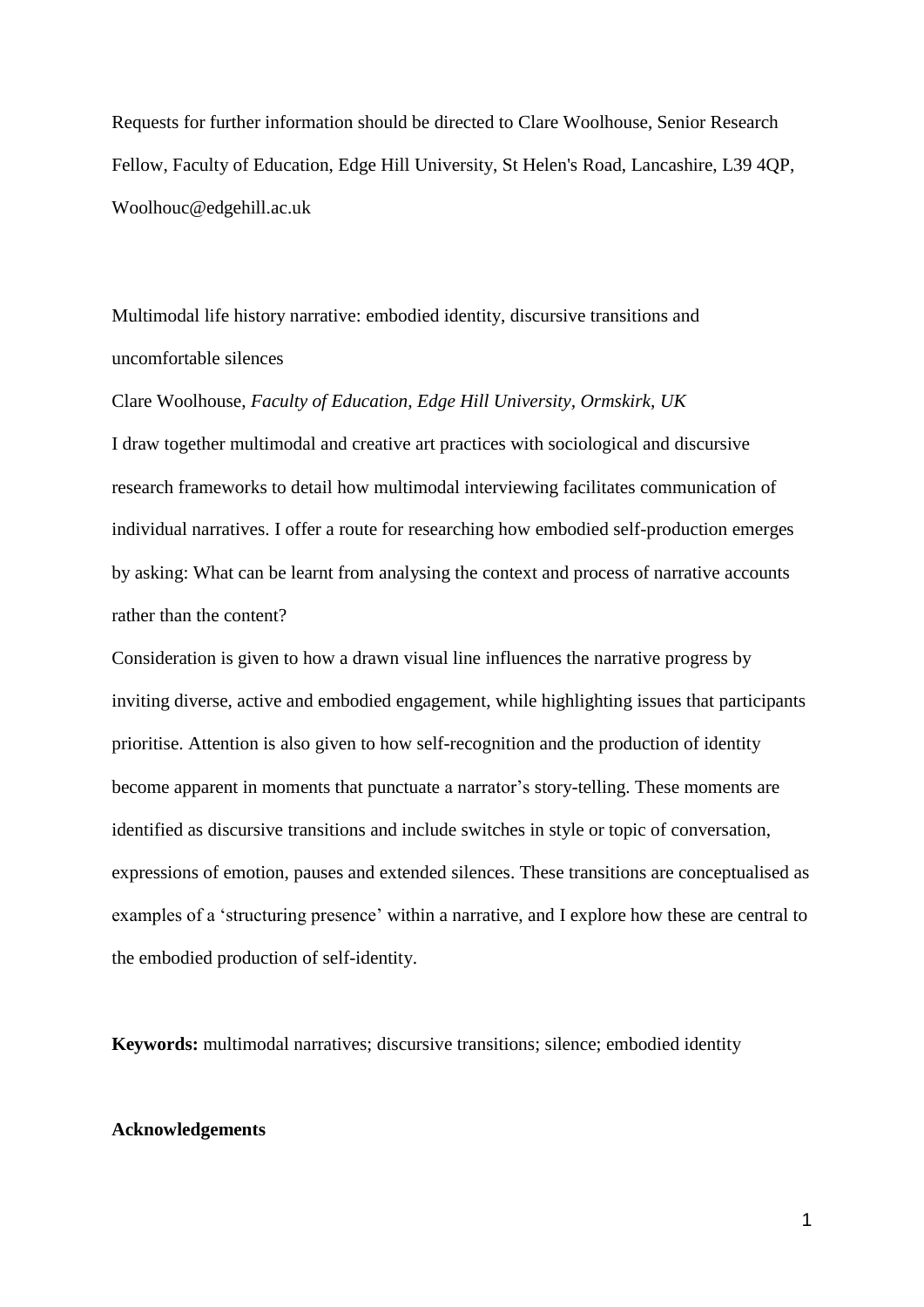The Researcher would like to thank all those who engaged in the Inclusion Project by responding to surveys or participating in focus groups and life history narrative interviews, your generosity in sharing their thoughts and experiences is very much appreciated.

## **Author Biography**

Having completed a first degree, a masters and a PGCE, Clare Woolhouse worked in two Secondary Schools and a PCET college before moving into HE. While studying for a PhD at Lancaster University she taught undergraduate students for five years. In 2007 she moved to Edge Hill University, where she is currently a Senior Research Fellow in the Faculty of Education. Dr Woolhouse conducts research relating to inclusion and social justice and teacher professional development, with a particular focus on inclusive practice and SEND education. She delivers face to face and on-line sessions at UG and PG level relating to education, inclusion, qualitative research methodologies and academic writing.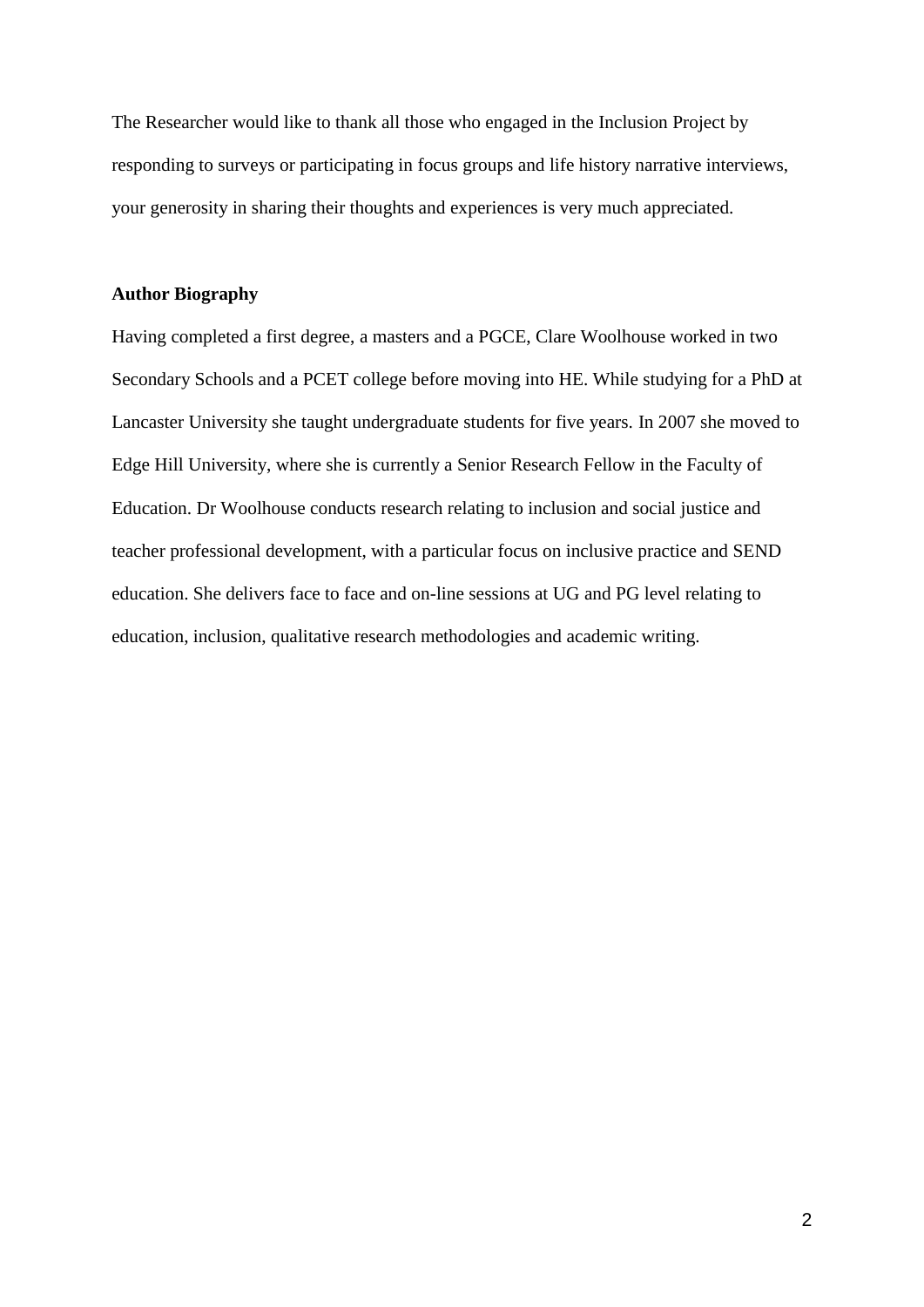## **Introduction**

In this article I explore how the bringing together of different methods from different disciplines can reframe approaches to narrative research. I outline a creative narrative interview technique, which is informed by the field of arts practice and study the resulting data using a combination of sociological, semiotic and discursive research frameworks. To explore in more depth this process, in this article I detail how a multimodal adaptation of life history interviewing can enhance understandings of individual narratives and highlight what can be learnt from the context and process of undertaking this cross-disciplinary form of narrative interviewing.

The life history narrative (LHN) research project to be discussed, investigates the career progression, professional and personal experiences of sixteen qualified teachers who specialise in Special Educational Needs and Disability (SEND) all of whom are working in England. The narrative methodology employed involves participants producing a drawn life history line while recounting a series of stories or narratives. Two papers have already been published that report upon the characteristics of the sixteen interviews in terms of the similarities in the lives of the individuals and how this frames them as belonging to an SEND community of practice, the importance of reflecting upon past educational experiences, the tensions they experience and the discourses they engage with (Woolhouse, 2012; 2015). In order to critically reflect upon the specifics of the method employed and reinterpret the sixteen interviews conducted, consideration is given to how multi-modal interviews facilitate non-linguistic forms of communication. In particular, inspiration is drawn from the work of Carter (2004), Douglas et al. (2014) and Ingold (2007) who explore how art practices are forms of embodied self-expression involving "active recollection of what is past, an activity of concurrent actual (self) production" (Carter, 2004, p. 191). I combine this work with ideas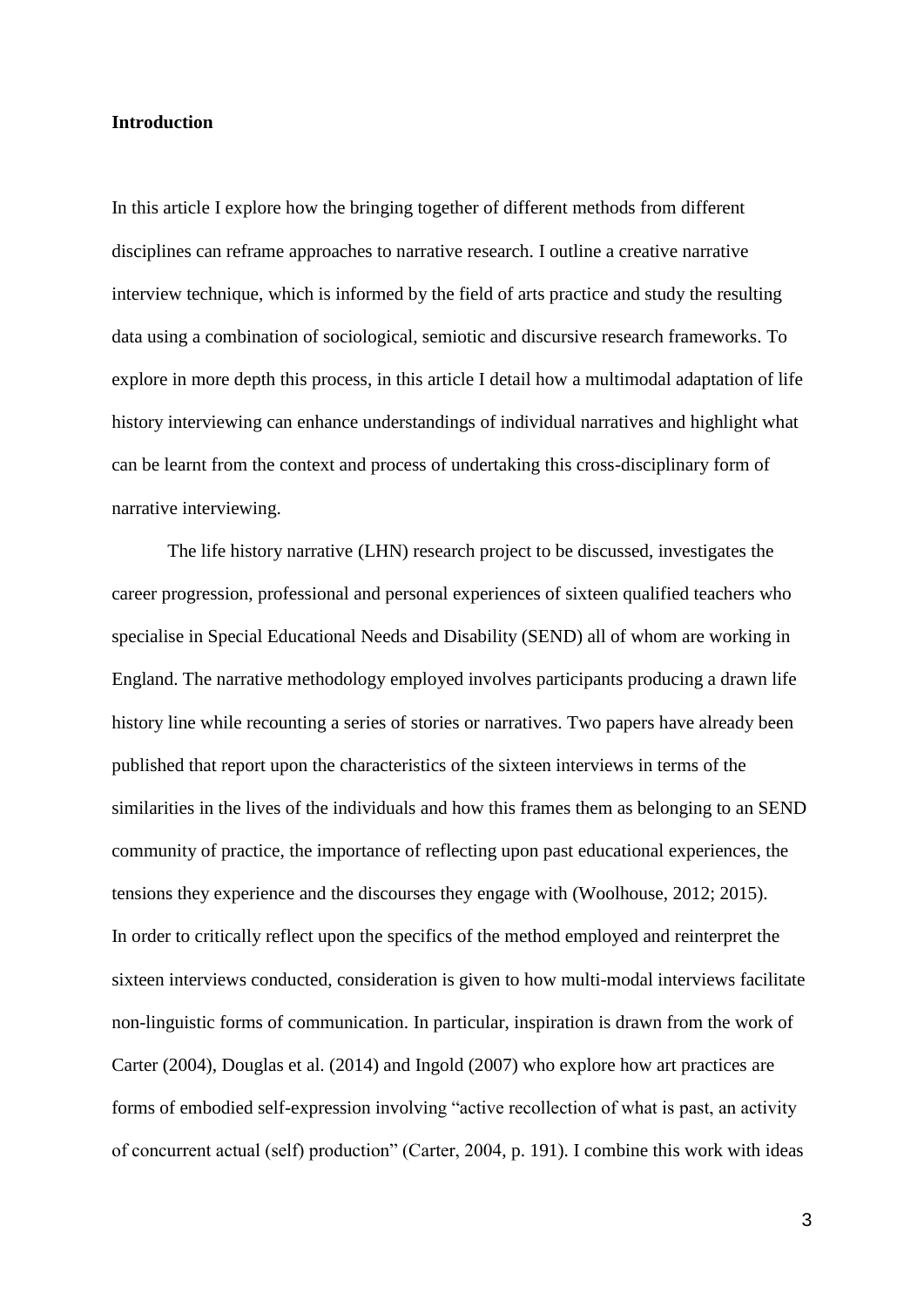from the fields of semiotics and discourse analysis (Dicks et al., 2011; Kress, 2011; Pink, 2011) and with ethnographic/autobiographic, multisensory interpretations of silence and emotion (Gemignani, 2014; Rosiek & Heffernan, 2014; Suárez-Ortega, 2013). My intention is to produce a different form of multi-disciplinary analysis whereby what can be learnt from the context and process of multimodal narrative interviews is critically reflected upon. The aim of analysing the form and style of communication within narrative, rather than the content of the stories, is to think through the 'how' of narrative story-telling (Etherington, 2007a; Hampshire et al., 2014, p. 215) rather than the content and topic of the stories told.

# **Framing life history narrative research**

In-depth, qualitative narrative interviews can be understood to draw upon ethnographic and autobiographic traditions of research; they are "world making" (Bruner, 2004, p. 691) and produce situated stories that contextualise and communicate the narrator's values, beliefs and self-understanding as they construct stories about their experiences, offer opinions and express emotions. These narratives do not exist in isolation, but are influenced by the context within which they are told, they are a "form of knowledge creation and inquiry … produced and created within social relationships and between (the) storytellers and their audiences" (Etherington, 2007a, p. 600).

Narrative interviews are particularly effective because they are person-centred, focusing on stories of life events that are chosen to be shared, which encourages the sharing of a person's thoughts and experiences, rather than just an account of an event. Such storytelling can become habitual and comfortable, a way for experience to be structured and understood and a possibility for 'laying down routes into memory" (Bruner, 2004, p. 708)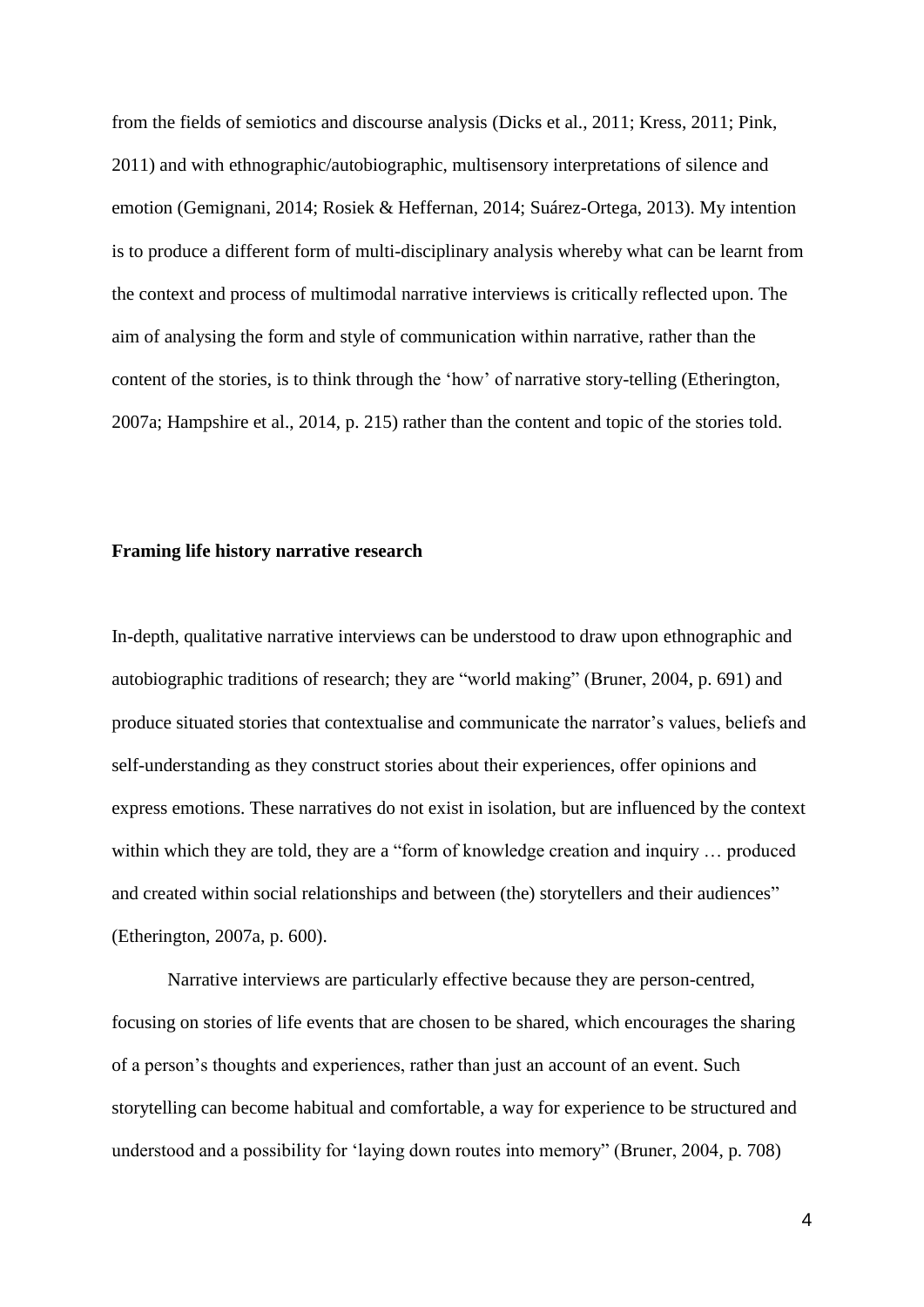and so guiding future experiences and interpretations. The act of story-telling can be viewed as an invitation for the narrator to evaluate happenings and express personal significance (Jovic, 2014), and so has the "capacity to render life experiences, both personal and social, in relevant and meaningful ways" (Connelly & Clandinin, 1990, p. 10), enabling a researcher to collect together different, rich, emotive and contradictory narratives.

Narrative research draws upon a wide range of oral and autobiographical storytelling from around the globe, which transcend national and cultural boundaries and provides a route for understanding diverse lives (Chinyamurindi, 2016; Coetzee & Nuttall, 1998; Cortazzi & Jin, 2006; Hinojosa & Carney, 2016; Lessard, Caine & Clandinin, 2015; Trahar, 2006). Located within this field is a small, but growing number, of researchers who are adopting a more multimodal and multisensory approach by focusing upon embodied, active or emotional engagements that occur during storytelling. This includes Suárez-Ortega's (2013, p. 191, 194) work with forty women living in rural Spain, that leads her to argue that participants in narrative interviews are "social actors involved in (re)creating their own histories, as they construct and reconstruct reality" who are involved in "continuous direct involvement and active participation". Such a view is echoed by Gemignani (2014) in his research with Kosovan and Nepali refugees, whereby he notes the need to reflect on how particular events are recounted to position researchers as witnesses to painful stories.

Narrative research enables an investigation of how individuals draw upon embodied, discursive and narrative resources to tell particular stories at certain moments in time (Blomberg & Börjesson, 2013; Burns and Bell, 2011; Caine, Estefan & Clandinin, 2013; Clandinin & Connelly, 2000; Helsig, 2010; Johnson, 2008; Jovic, 2014). These stories can simultaneously be considered real and constructed, as Campbell and McNamara (2007, p. 100) frame it: "(*stories are*) reconstructed in the sense that there are real people with lived experiences and identities that replicate and authenticate the narrative accounts of the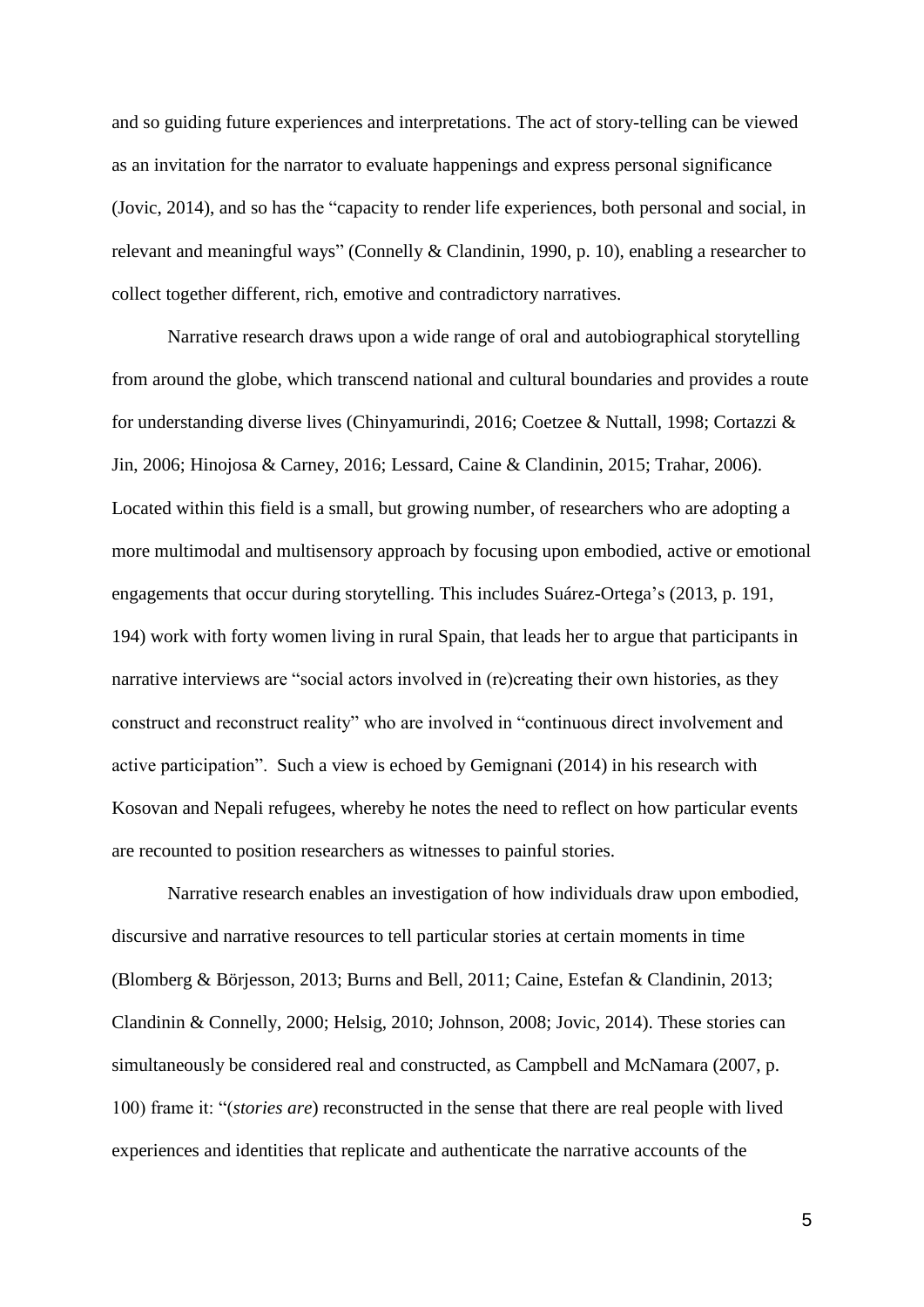characters who inhabit the apocryphal tales". Such tales can be drawn together chronologically to create a life history narrative that is generative and positioning. The narrator determines which stories are shared and which are left out, influenced by how they want to position themselves in relation to the researcher (the witness) who they are speaking with. Accordingly, there is a need to foster and maintain transparent ethical relationships because only by working in a respectful way, may it be possible for narrators to feel comfortable in sharing their stories. In order to revisit the process of conducting narrative interviews in a more embodied way, I critically reflect upon my use of a multimodal approach that involves drawing or art making, I also develop a way of theoretically and discursively analysing non-verbal forms of communication.

#### *Multimodal Interviews*

The life history narrative (LHN) method is open and flexible, requiring participants (the narrators) to guide the interview process by recalling experiences, telling the researcher stories about events that may have happened many years ago, which can be demanding. Therefore I aimed to access a more embodied form of memory by adapting the traditional narrative interview, utilising a multimodal format to facilitate recollection and active engagement during the process of storytelling. My aim is to undertake "research through art" (Coessens et al., 2009, p. 46) in order that the act of art making can provide a route to understand experiences and access new knowledge by providing a tangible format within which such experiences can be shared. To enact this process during narrative interviews I ask participants to draw a 'life history' line on paper and to temporally mark out the events or experiences they are recounting in whatever way they choose. This line requires physical, embodied engagement in addition to thinking and talking; it guides the discussion, acts as a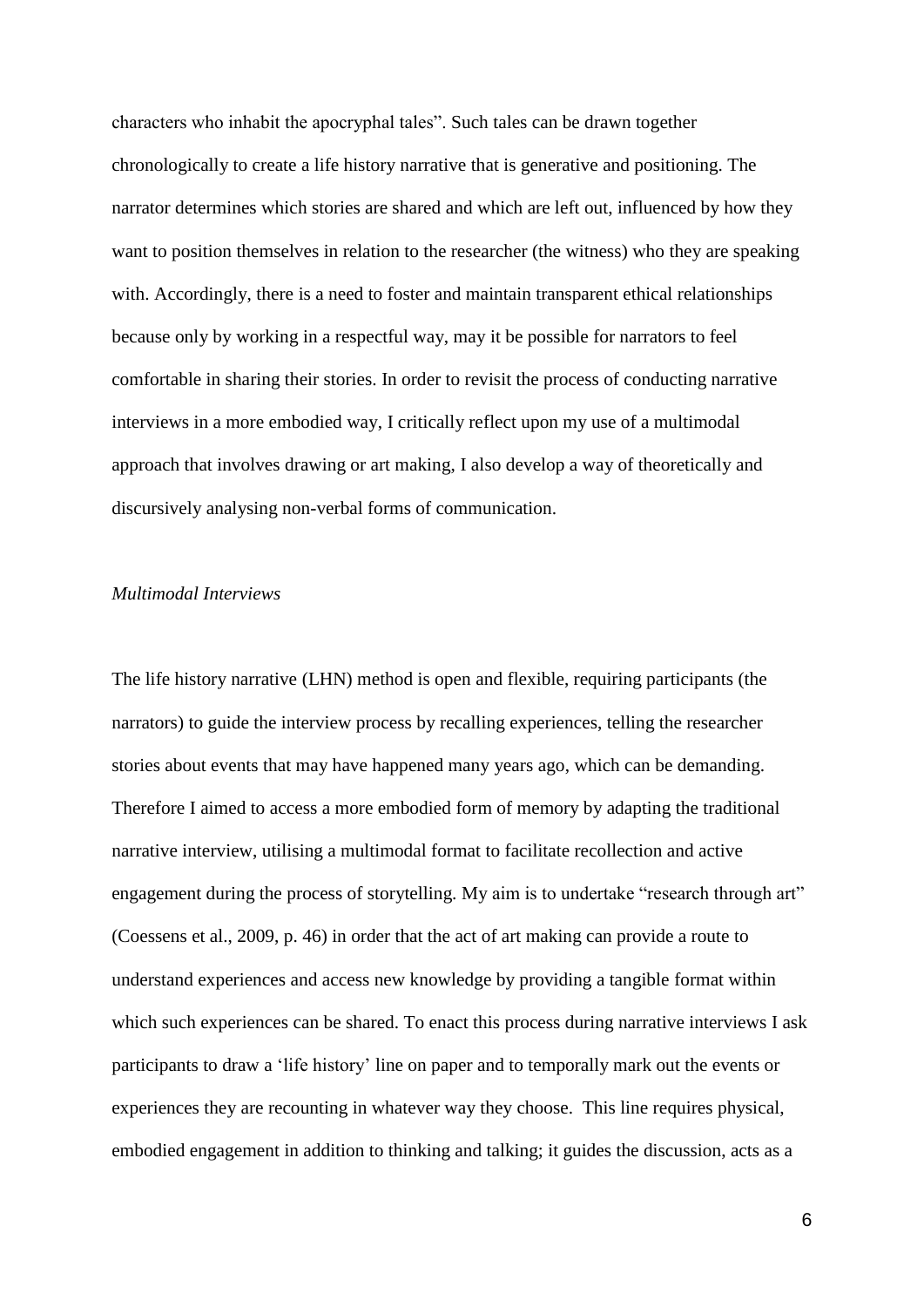memory aid and involves narrator and researcher in tactile and visual as well as oral / aural forms of communication. The intention is that while the stories may not be told in a particular order, they will be temporally placed on a visual line in order to develop a new or deeper understanding of personal experiences for those involved. This is possible because from the perspective of the field of art practice, the act of drawing a line 'of oneself' on paper is an embodied practice, an active moment of 'material thinking' that can "loosen positions that have been fixed" (Carter, 2004, p. 179). The act of putting pen to paper to mark ones thinking provides space for revisiting memories of past experiences and provides opportunity for rethinking and reimagining the self.

The drawing of the line can provide richer data, but as a researcher I needed a way to access the meanings conveyed through different forms of communication. Accordingly, to develop a deeper understanding I adopted a multimodal analysis that considered the art practice, the verbal and non-verbal forms of communication within the storytelling. Key advocators of a multimodal approach in terms of research practice are Kress and van Leeuwen (2001, p. 111), who argue that processes that go beyond the linguistic can encompass images, spatiality and tactile experience. As Kress (2011, p. 237) notes: "multimodality focuses on the material means for representation, on the process of sign making; on the resources for making texts (and thus meaning) … that go beyond (verbal) language". Thus, multimodality focuses on the diversity and complexity of communication between individuals and attends to the agency of the narrators. Taking a similar stance, Dicks et al. (2011, p. 231) point out that asking someone to draw or write as well as verbalise enables communication to "take on a profoundly different shape with changes in modal materialisation and representation", which can produce different forms of engagement with the stories told. This different form is made possible by the embodied act of putting pen to paper, a co-creative act that reroutes "artistic experience into the grounds of material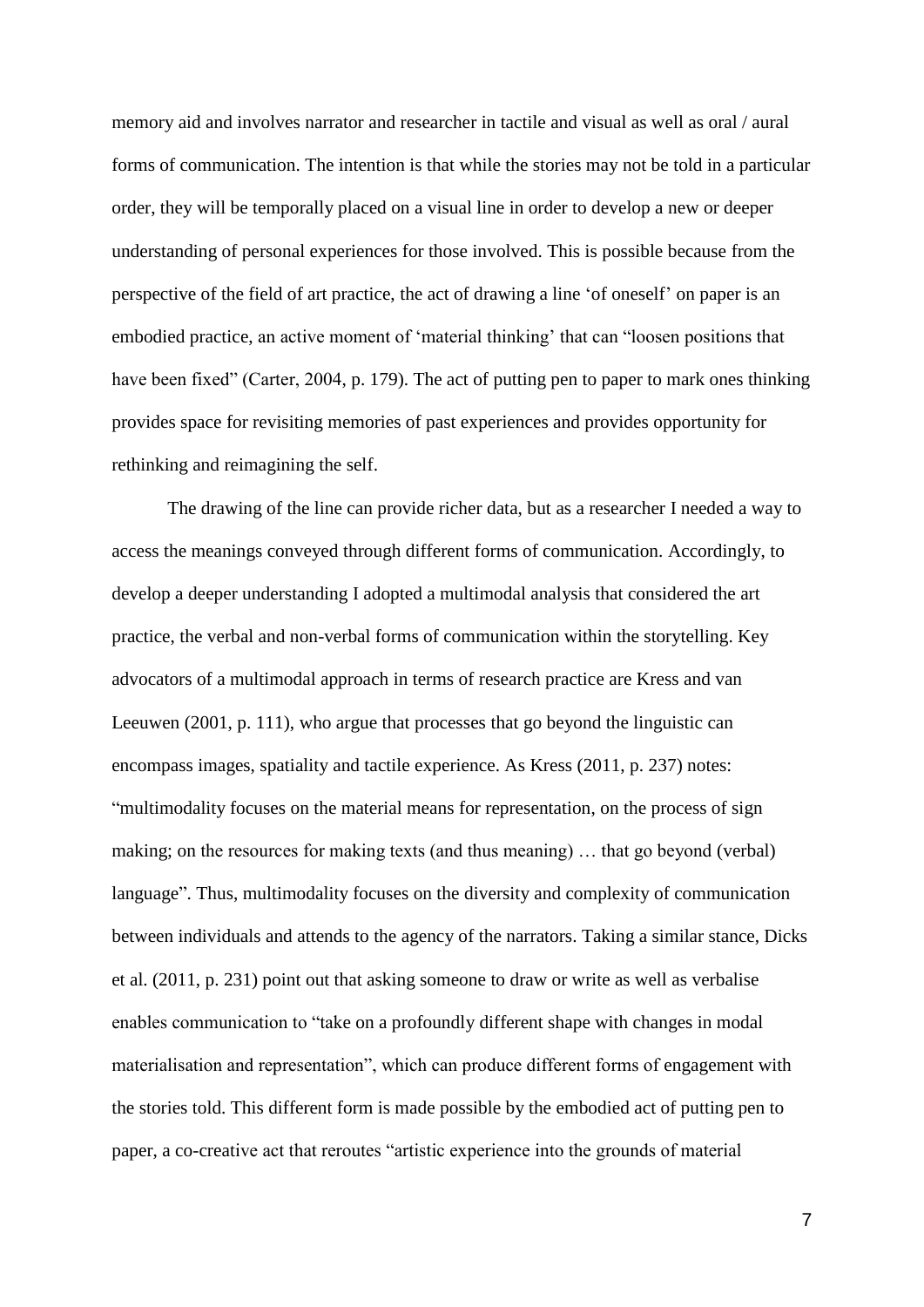processes" (Douglas et al., 2014 p. 121). A space is created to reimagine the research as a humane and productive experience of meaning creation within which the interior self is merged with the acts of the physical exterior; the self as subject becomes entwined with the body as object (Merleau-Ponty, 1968, p. 248-250).

Multimodality has been utilised in a wide variety of ways and Dicks (2014) provides an insightful comparison of development within three paradigms: sensory ethnography, ethnomethodology and social semiotics, considering the benefits and challenges of each form of research and highlighting influential works in each field. The summary tables of epistemological and methodological differences provided by Dicks (2014, p. 665-666) enables a researcher to determine which approach their research aligns with. In terms of my own work, it highlights that although I engage with the social semiotic approach in that I am interested in the co-construction of meaning making; what people say and how they say it, I am uncomfortable with the language of 'signs, modes of communication and sign makers' as utilised by writers such as Dicks et al. (2011) and Kress (2011). I feel semiotics concentrates on words and text, which can objectify individuals and frame communication as almost disembodied. As an antidote I integrate a more feminist and sensory approach, as utilised by Pink (2011), concentrating on the lived, embodied experience and emotional expressions that punctuate verbal communication. Simultaneously, I heed Dicks's (2014, p. 668) warning not to prioritise my own interpretations or 'over-read' the empathy I experience during my research encounters and accept that data collection involves "a complex transaction between researcher and evidence, the ends of which are provisional and fallible" (Coulter & Smith, 2009, p. 586).

In particular, I draw on the work of Butler (1990) and consider how non-verbal, embodied expressions can be understood as a change or transition within the discourse that can structure the meaning and the stories told. I conceptualise these moments as 'discursive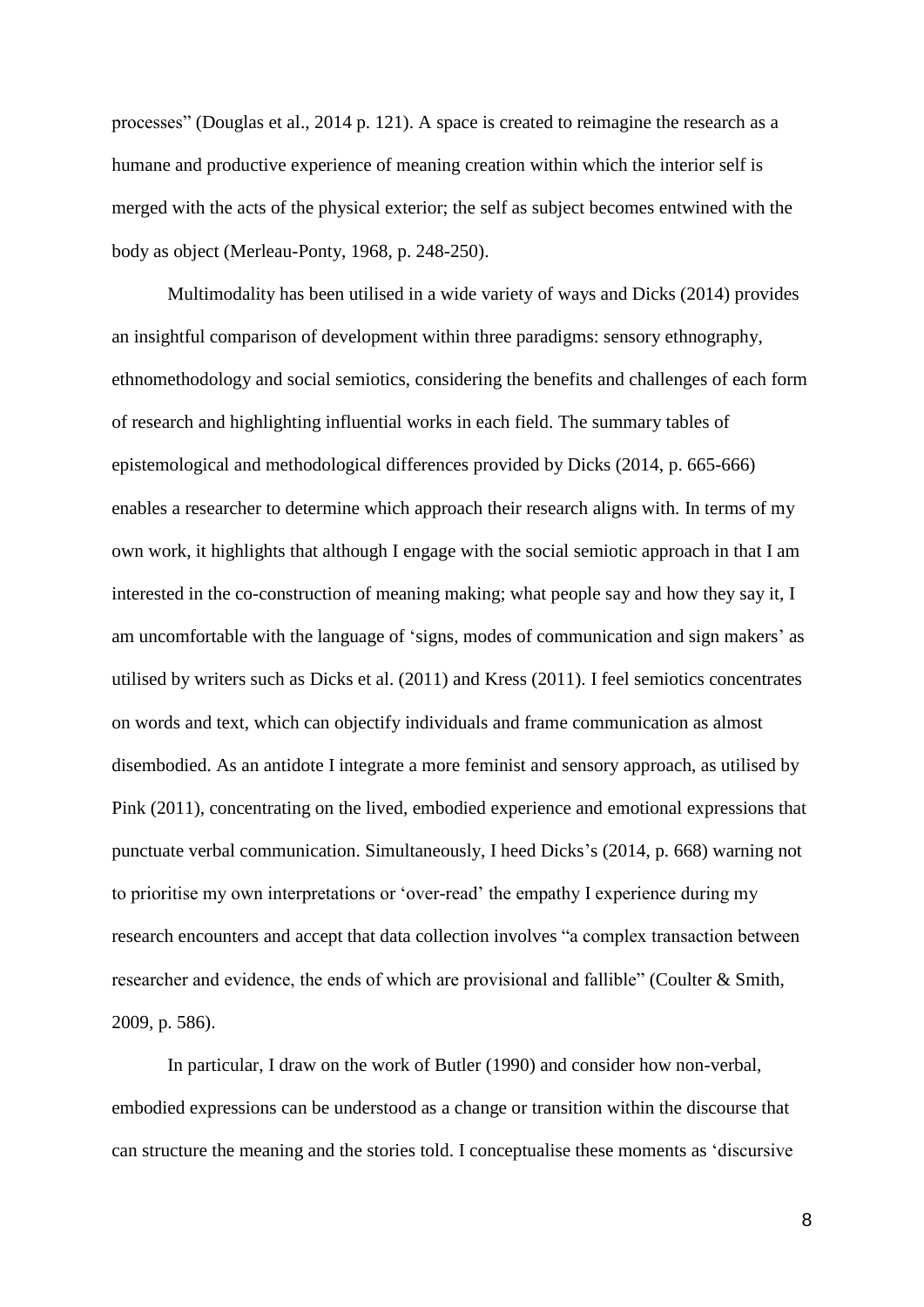transitions'; as moments within narratives where the topic or style of talk is altered (i.e. a switch from first to third person), often accompanied by explicit and expressed moments of discomfort or tension, physically embodied through displays of emotion, pauses or extended occurrences of silence. In doing so I attend to the richness, intensity and emotion of data; to understand silence by locating "what is marginal in an analysis of empirical materials—in other words, what is not spoken" (Mazzei, 2004, p. 26) and taking seriously "the lessons concealed in the thoughts, ideas, and hesitations", while avoiding "privileging presence over absence and voice over silence" (Rosiek & Heffernan, 2014, p. 727).

My aim in drawing inspiration from the literature concerning embodied art practice and combining it with multimodal and discursive approaches is to reframe how the stories that emerge within narrative interviews might be understood. The intention is to enhance and expand my understanding of the ways in which individuals produce narratives using multisensory, expressive forms. This is necessary because these forms are ones that can subvert distinctions between past-present-future, inside/outside self and enrich the linguistic form of communication within narrative methods disrupting linear, binaristic interpretation. They are also moments that can 'speak out' to a researcher, demanding attention that goes beyond a purely content or semiotic analysis of the narrative.

# *The participants, data collection and analysis*

1

In 2010, a short postal survey was sent out to around 600 teachers who were working as Special Educational Needs Co-ordinators  $(SENCOs)$ ,<sup>1</sup> all of whom were registered at a North-West England University and undertaking post-graduate study in an area of SEND.

<sup>&</sup>lt;sup>1</sup> In England and Wales SENCOs have responsibility for organising the support of pupils who are identified as having a range of special educational needs or disabilities (SEND) (DfES, 2013), including, multiple learning difficulties, behaviour, emotional and social difficulties, single or multisensory impairment and physical disability.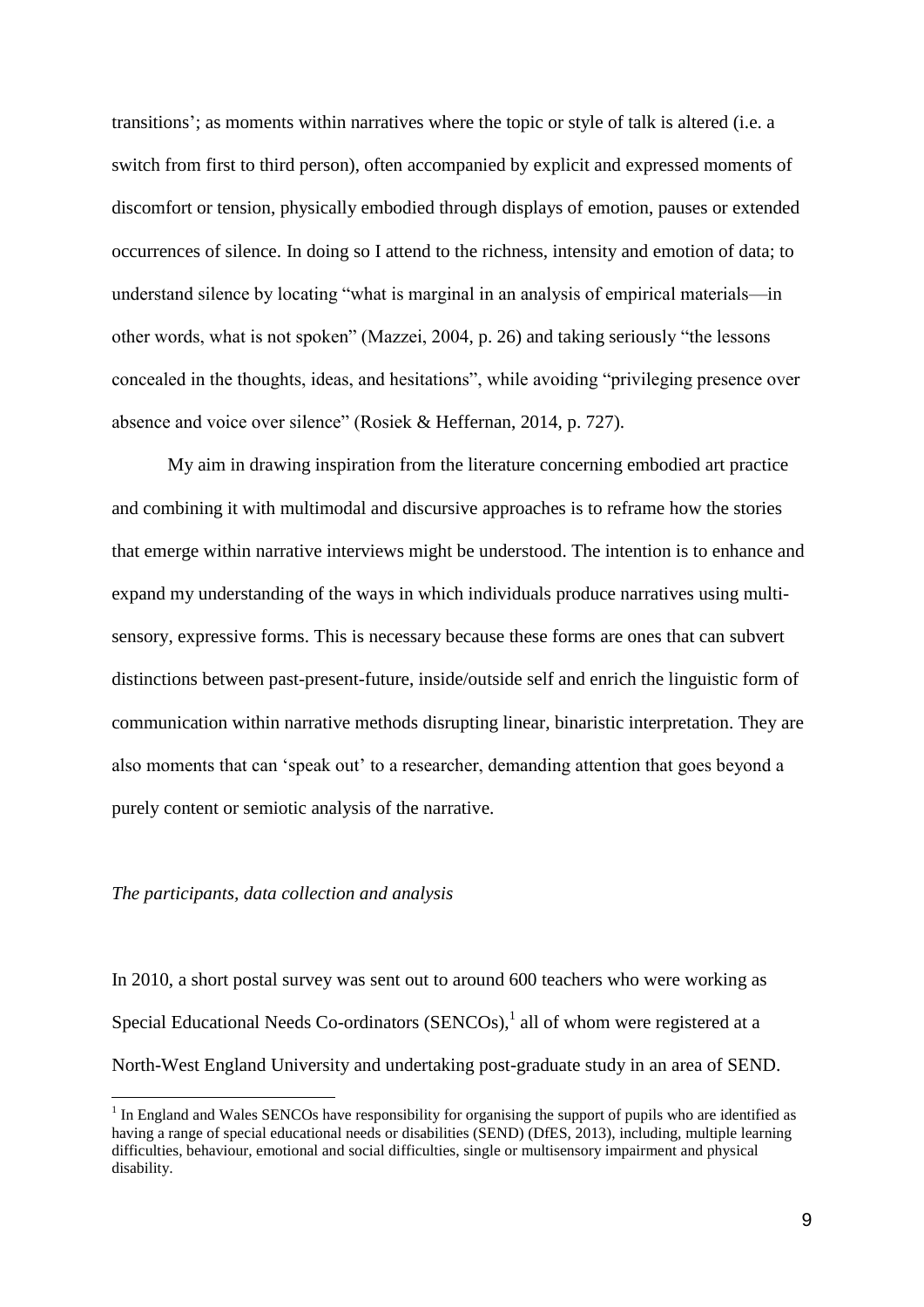239 people responded to the survey and 46 volunteered to be interviewed about their own educational experiences and life choices relating to following a teaching career. 25 people were invited to interview, selected to include urban / rural locations, and employment in different education settings. Between 2011 and 2013 sixteen interviews were conducted with fourteen women and two men. During the interviews four women and one man self-identified as having dyslexia and memory difficulties, the second man to be interviewed stated he had Attention Deficit, Hyperactivity Disorder (ADHD). Two women stated they struggled at school for health reasons and four struggled for other reasons, three had children or family members who were identified as having dyslexia (a short biography is provided for each narrator in Appendix 1). I provide this information to acknowledge that the narrators might have a vested interest, volunteering because they had a particular personal as well as professional commitment to issues related to SEND.

I transcribed the interviews from the audio-recordings and included brief researcher notes, short pauses recorded as **…** or longer pauses of over 5 seconds noted in brackets. An anonymised copy was provided to the narrator for approval before analysis. Pseudonyms have been used throughout this paper and in Appendix 1 (I am recorded as CW).

A constructivist stance to analysis is utilised in this paper, which is framed by the recommendation of Silverman (2011, p. 182) that data collected through discussion can be treated as a topic in its own right in which "participants actively create meaning" and make sense of their world. Accordingly, consideration needs to be given to how individuals position themselves by utilising particular narrative resources to "negotiate and express identit(y) and acquire a sense of self" (Blomberg & Börjesson, 2013, p. 246). To accomplish this, the first section of the analysis is a study of how aspects of the drawn life history line facilitate embodied story-telling. The second section focuses on moments that involve a 'discursive transition'.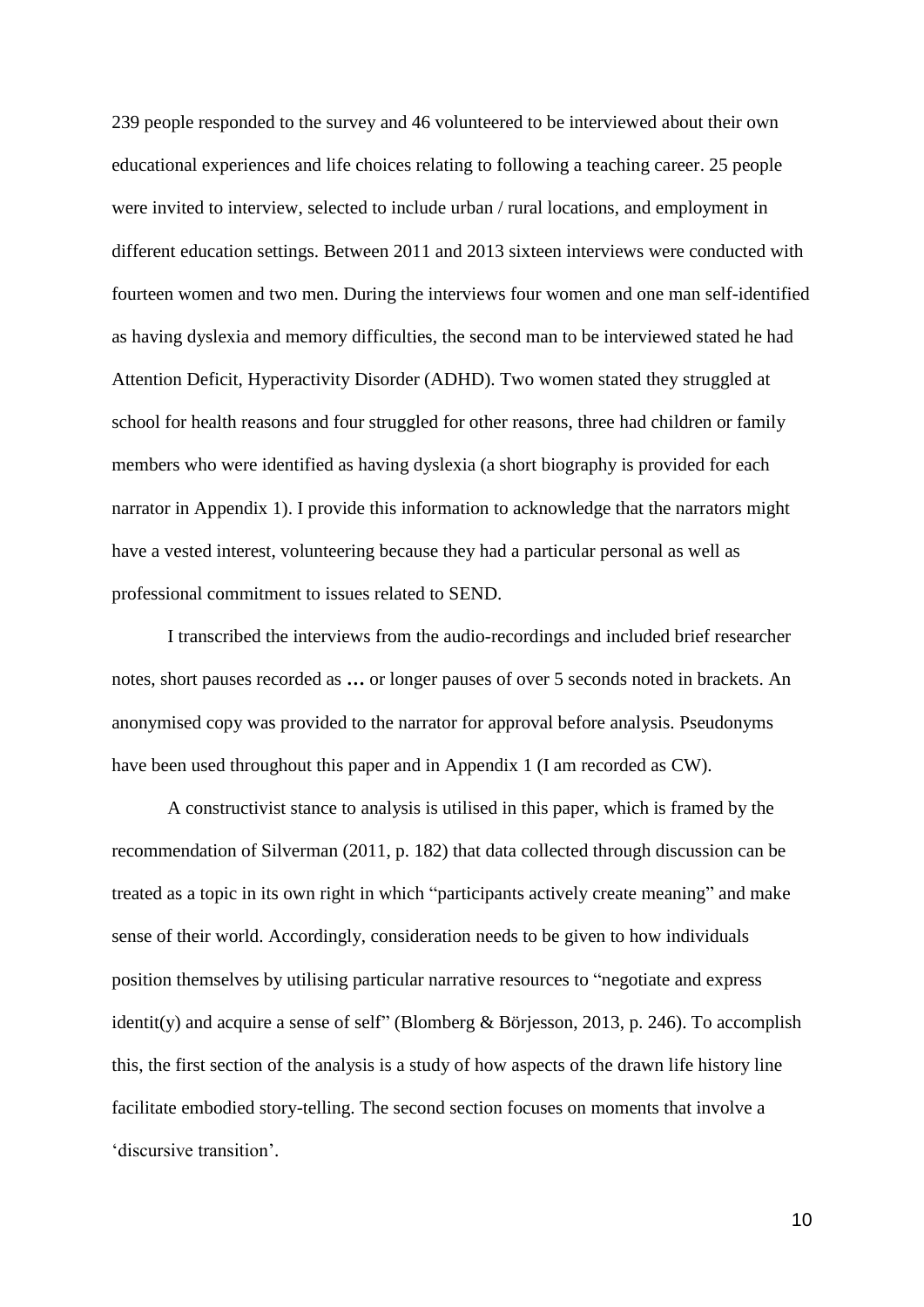The form of analysis chosen draws together a range of research disciplines by engaging with recent work that explores the importance of: aesthetic, creative and artistic practices (Carter, 2004; Coessens et al., 2009; Douglas et al, 2014); ethnographic and narrative methodologies for accessing embodied memories (Gemignani, 2014; Smorti, 2011; Suárez-Ortega, 2013); and different multimodal frameworks of analysis (Butler, 1990; Kress, 2011; Pink, 2011) that can encouraging reflexivity in terms of the meaningfulness of storytelling.

### **Constructing identity in multimodal narrative interviews**

*Visuality and bodily engagement: "This is sort of me. One line of me"*

When conducting LHN interviews a visual drawn line can be utilised to facilitate participant led discussion, since the researcher does not need to interject and events can be placed chronologically as experiences are recalled. In the sixteen interviews conducted, narrators were given an A2 size piece of paper and several marker pens and the instruction to create a life history line noting down whatever they felt was relevant so that I could follow their stories. Some drew a line and made dot marks or wrote down dates as they created their narratives, others provided brief or lengthier notes and some included drawings. All were able to adapt the lines creatively as they chose, and all focused on their education and careers, with most also including notes relating to their personal lives, including Kerry (Figure 1) and Mari (Figure 2), demonstrating how the personal and professional inform each other:

Figure 1. Kerry's drawn Life History Line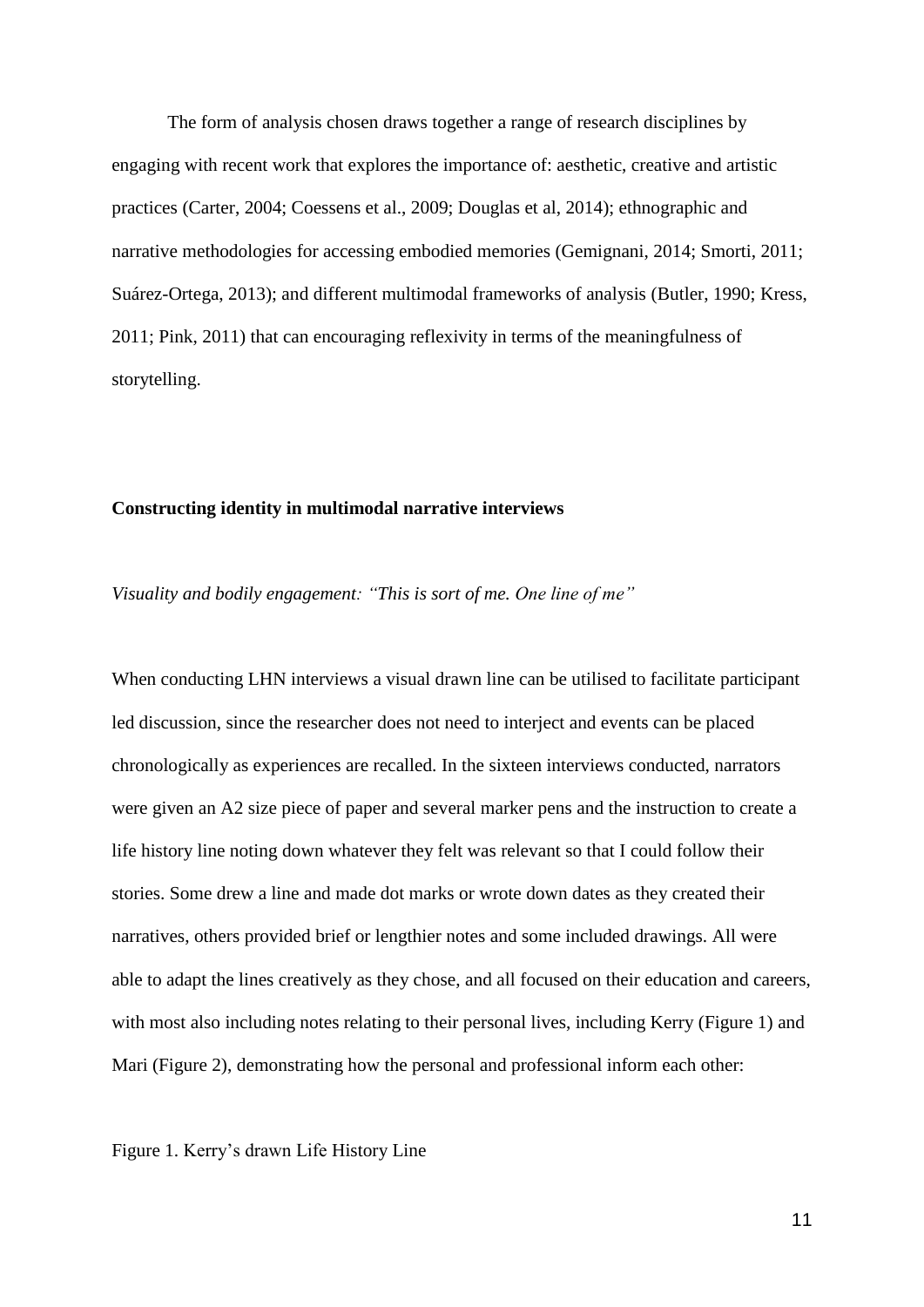

Figure 2. Mari's drawn Life History Line<sup>2</sup>



 $\overline{a}$  $2^{2}$  A post it note has been used to cover an identifying comment.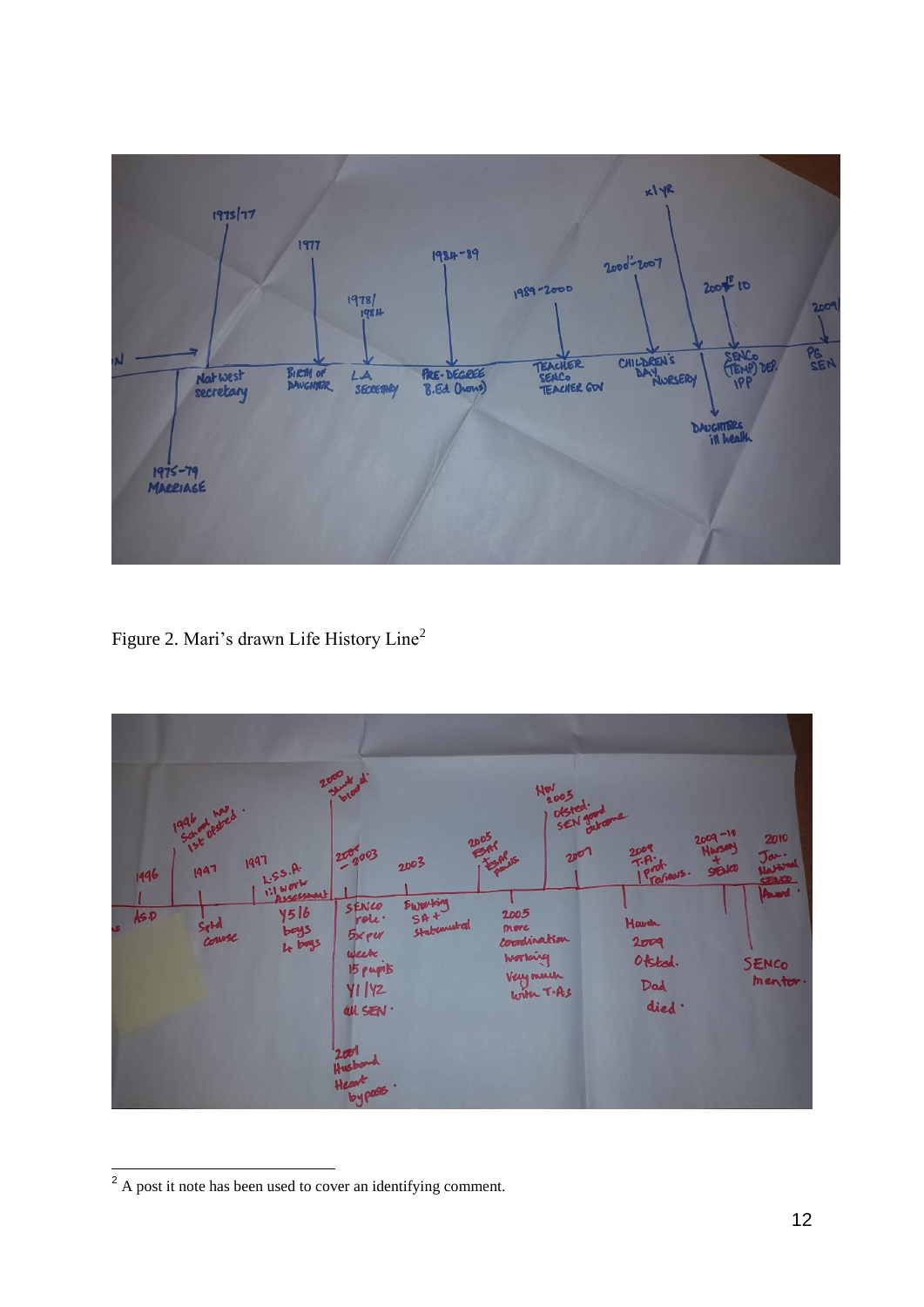The visual cues marked on the narrative lines assisted the narrators in remembering and recounting stories, so were integral to understanding the developing accounts. The sharing of the drawn line was an effective way for the storytellers to show how they felt their experiences framed who they are, as demonstrated by Amy and Adam's comments:

Amy: "It's quite nice to map it all out like this (*indicates line*) and talk about it, I mean, you don't like to go too self-indulgent, in these experiences, but they have shaped who I am …"

Adam: "So this is sort of me. One line of me (*indicates line*), with lots of bits coming off it. … But I think my life wouldn't be very exciting if it was just that one line.

Although the initial instruction was to "draw a life history line", a number of narrators adapted the line as they wished. The lines became flowing rather than linear, multidirectional and pictorial; Frances added smiley and sad faces (see Figure 3). These different styles of 'line' grew with the stories being told. In each case, the narrators, like the architects described by Ingold (2007, p. 162), "draw as they think and think as they draw, leaving a trace or trail both in memory and in paper". Of course, using a drawn line requires visual engagement, involving the body in tactile remembering. This act is not merely a recounting of stories, but alters how the unfolding narrative is remembered and negotiated, because the making of marks is an aesthetic and creative joint activity (Douglas et al., 2014) which can change with each iteration.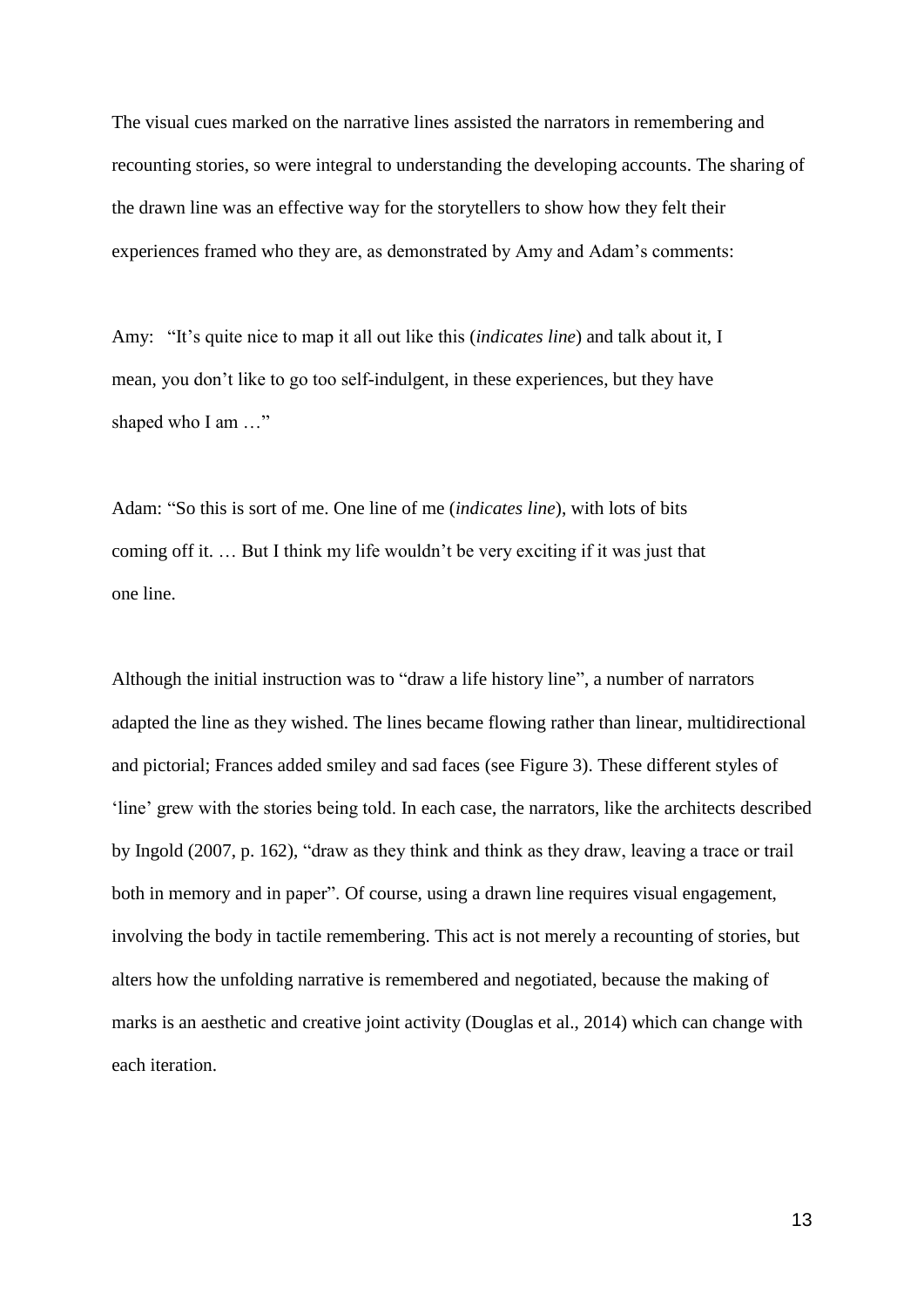# Figure 3. Frances' drawn Life History Line<sup>3</sup>



It is argued by Kress (2011, p. 237, 238) that taking a multimodal approach "provides tools for the recognition of all the modes through which meaning is made". This demonstrates how narration is not just a form of verbal communication, but also an embodied experience that invites the narrator to "imagine and recognise (their) sensory embodied responses to other people and objects" (Pink, 2011, p. 266). In addition to the actual discussion, it is through the creation of, and engagement with, life history lines that the narrators (and the researcher) can come to understand more fully the narratives told. As Carter (2004) and Douglas et al. (2014) argue, thinking through and with the body is an interrogation of memory that can enable selfknowledge. In the case of Naomi, the tactile, embodied (re)remembering seems to assist in organising her experiences into a coherent narrative of self:

<sup>&</sup>lt;sup>3</sup> Post it notes have been used to cover identifying comments.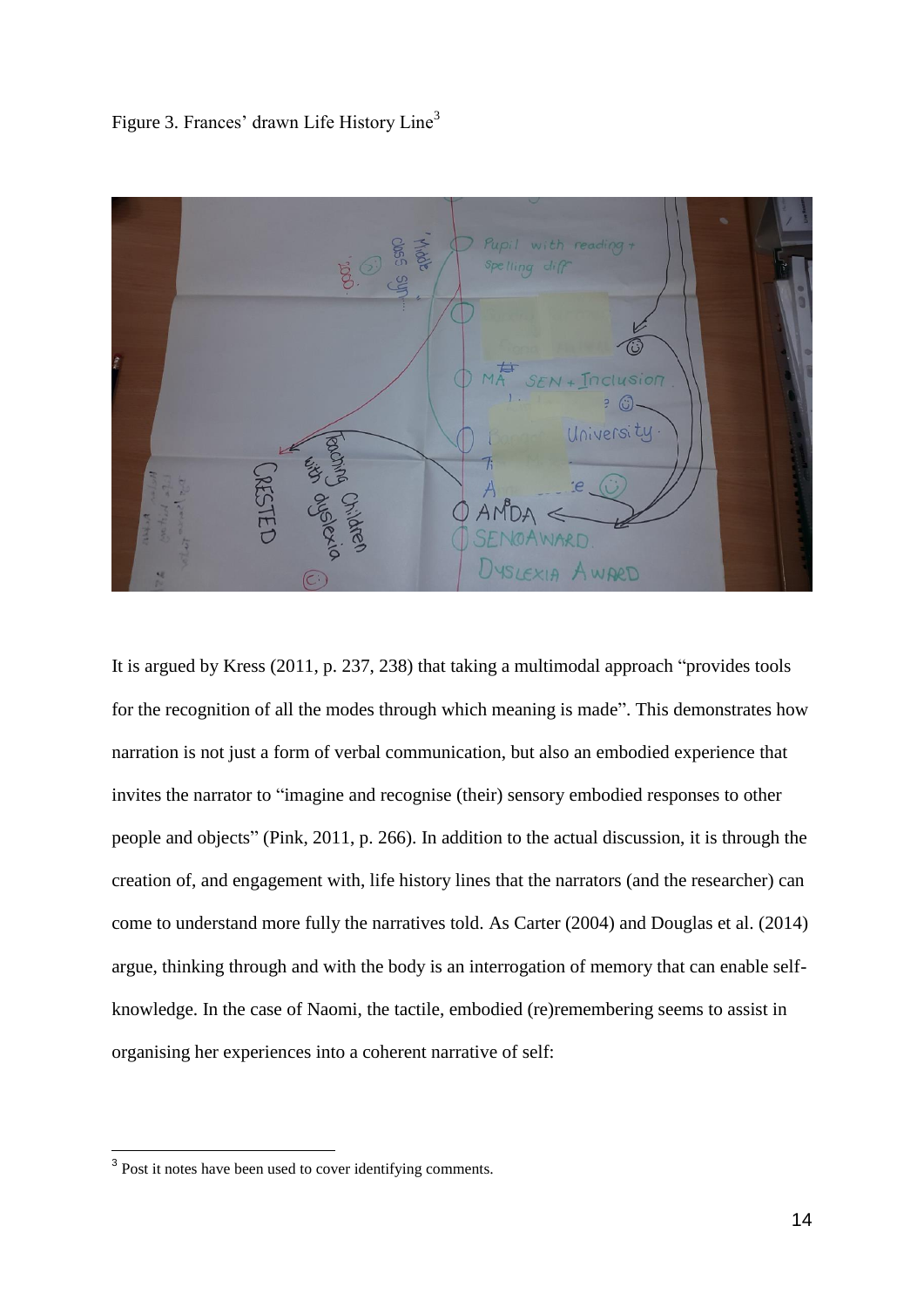"Well if I do my timeline then I can put it all in order (*laughs*) so do you want it right from the beginning?"

"….. So I was teaching children, and it was the one to one that made me think. Umm, I need to write it down … (*Naomi makes a note, reaches edge of paper with her line, she turns over and continues on other side*)".

"Why did I become a SENCO ….. Not sure where to put things on this line (*Naomi returns to earlier section of line and adds note*). So (for me) it was always about appreciating my children having lots of talents".

The use of a drawn line to facilitate discussion can provide a freedom for individuals to express themselves creatively, it involves a process of active meaning making within a narrative account which is not limited to the verbal realm. In Naomi's case the line is actively utilised to enable self-authoring; she rethinks her career choices moving physically back and forth along her line as she moves conceptually back and forth through her recent and more distant memories. This process can be termed re-authoring because the stories told are not rigid, they can change over time and depend on the setting in which they are told, but they do indicate how someone would like to present themselves in that context at that time. The richness of this re-authoring becomes particularly apparent because of the unexpected ways in which the line can be engaged with to suit individual preferences. The narrators can adapt the line: writing as much or as little as they want; drawing new lines branching from the main one; adding happy and sad faces or images to illustrate events. Chris drew his line as a road with multi-directional arrows, while Amy added a rich extra layer to her stories by illustrating her narrative saying: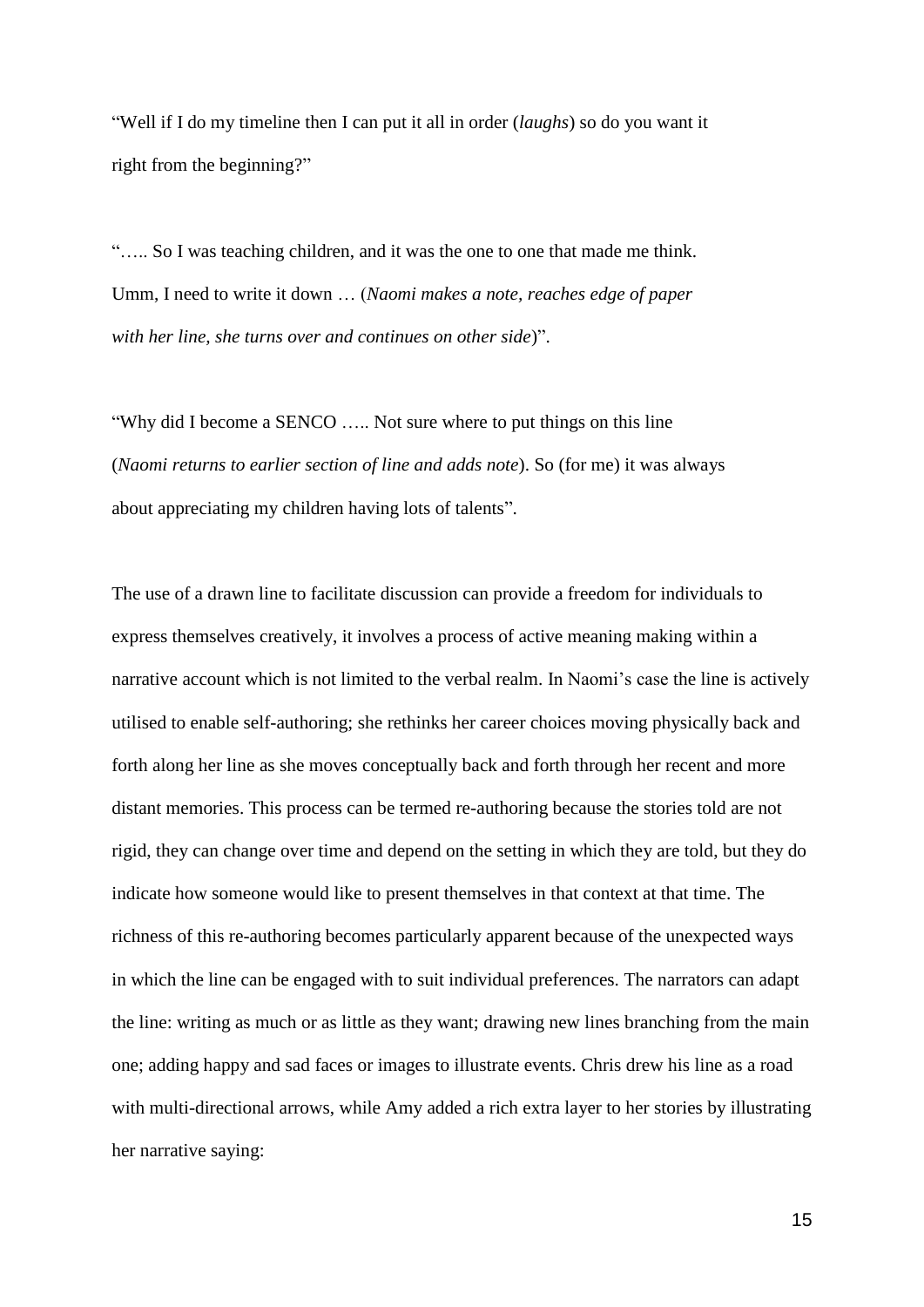Amy: "What (I) write will be like a lighthouse in all this darkness, there will be this light, and it will really affect these young people what (I) write about. … I'll do a little lighthouse on the diagram for you.

Figure 4. Lighthouse image used when Amy describes how she feels about studying



Amy: "Now I'm literally at the top of the mountain … (*draws a mountain*). Having spent all that time climbing and it's a bit of a … disbelief still. And that is where I am at now".

Figure 5. Completing a PhD is like being at the top of a mountain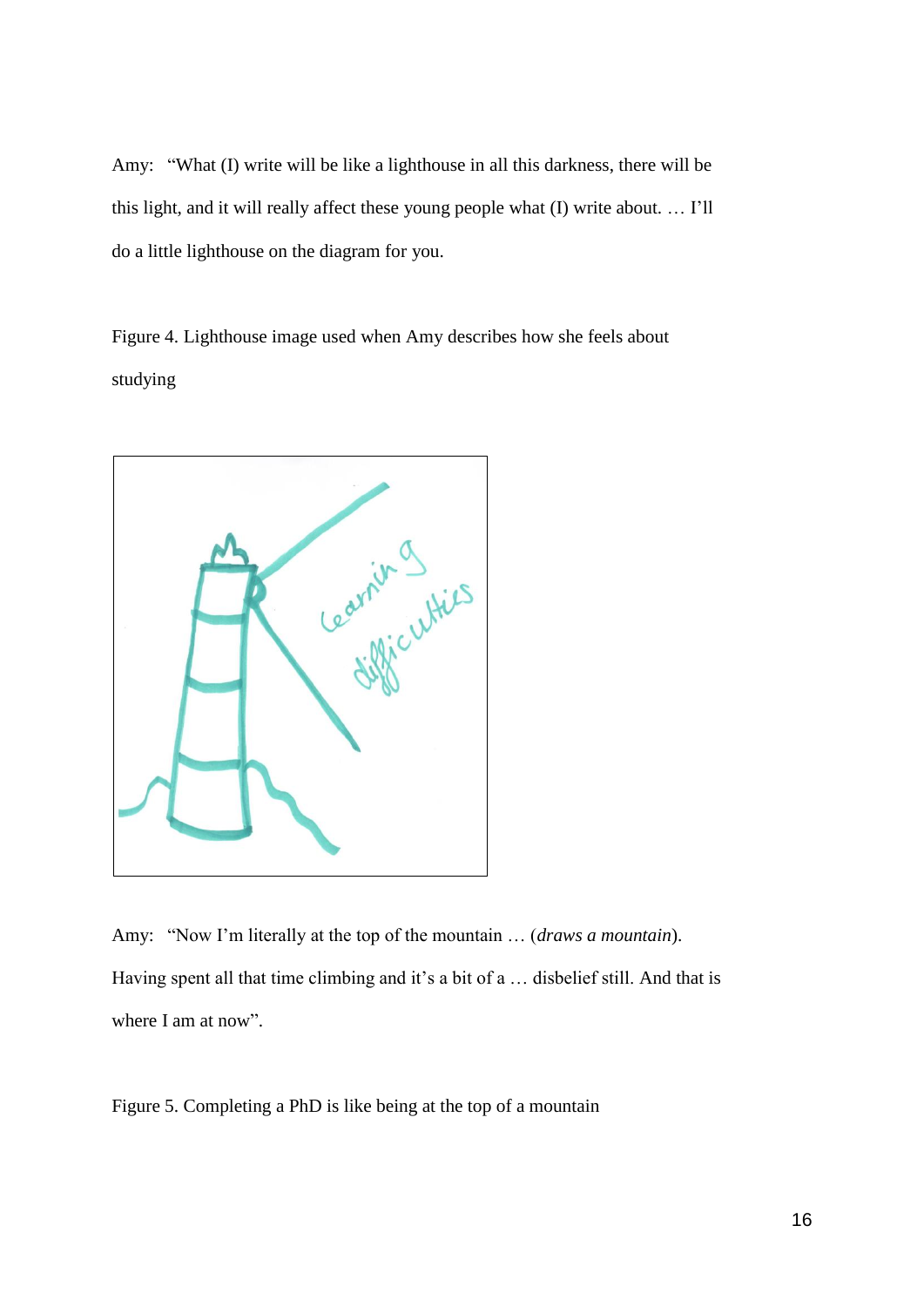

Through the moments of engagement with the line, disparate events in a life can be drawn together metaphorically and literally, creating a temporal anchor for the account and the production of self. It provides space for the narrator and witness to gain new insight through reflection on how the annotated and/or illustrated line connects with the verbal account and 'paints a picture' of how each individual presents themselves to the outside world through their storytelling. The drawn line can also be interpreted as expressing a need for individuals to feel that their narratives are not just heard, but also understood by those who receive the stories (Carter, 2004; Douglas et al., 2014; Ingold, 2007). This visual, embodied narrating of the self is complex, but is a way for individuals to reimagine themselves and invite others to understand them, because the stories they tell "frame meanings that allow complex events, feelings and experiences to be captured, recounted, authored and re-authored" (Gaudilli & Ousley, 2009, p. 933).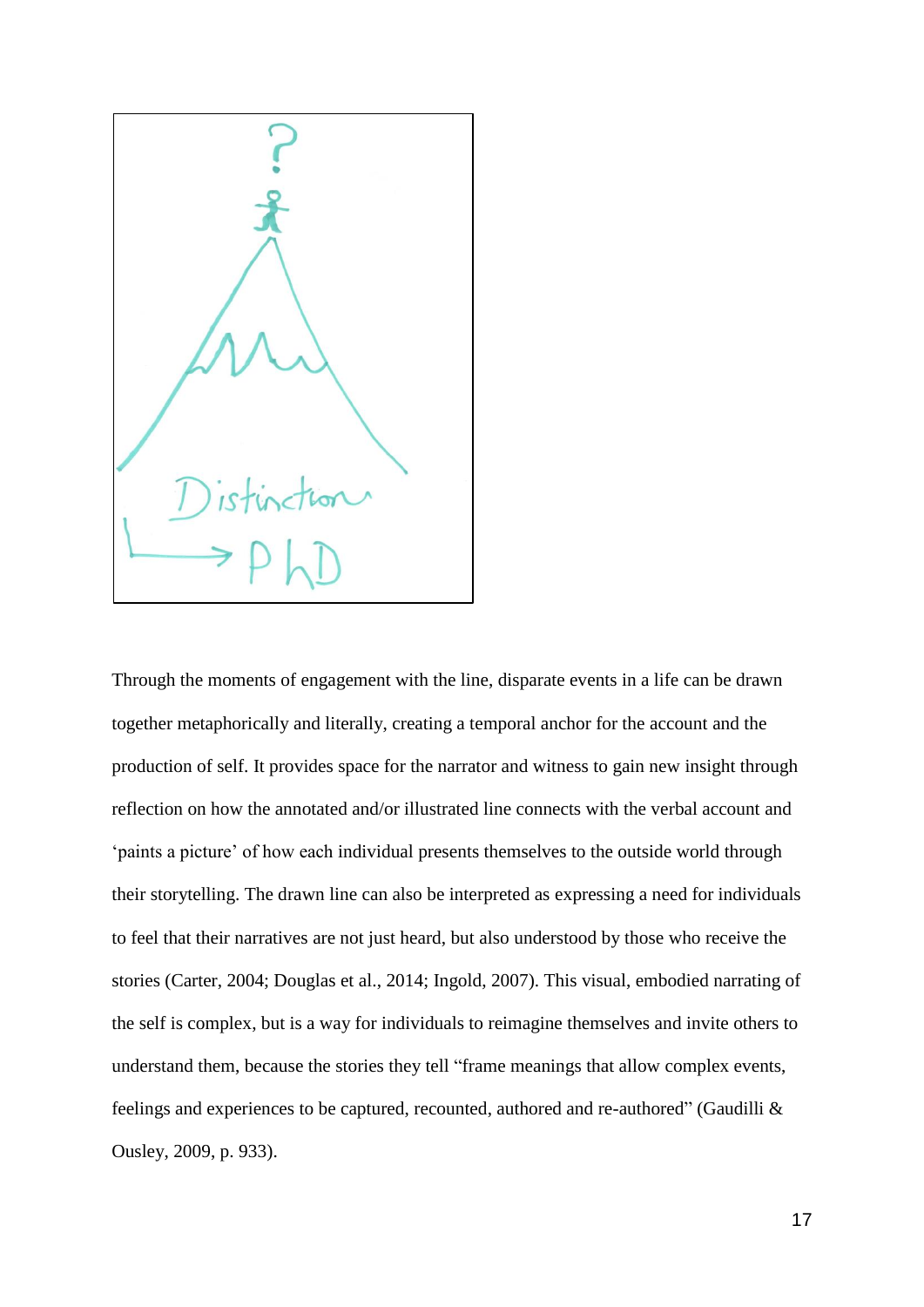It has been suggested that any narrator will be "aware that s/he is actively involved in deciding which story – which self – to convey and how to formulate it" (Holstein & Gubrium, 2000, p. 112). This awareness does not diminish the research, as the process of self-authoring requires an audience (a researcher) to act as "witness" (Gemignani, 2014, p. 130), who "acknowledges the life experiences and stories of the person at the centre; their values, commitments, hopes and dreams" (Etherington, 2007b, p. 91). Indeed, I feel that it is the sharing of the process of drawing 'one line of me' as Adam put it, that makes the selfauthoring that occurs all the more visceral, providing an embodied engagement with the stories and offering an opportunity for each narrator to reflect on how they appear to others, claim ownership of their narratives and open spaces for alternative expressions of the self to be imagined. In so doing, this is a transformative act, enabling the narrator to imaginatively explore by "thinking of-and-by-the-body" (Coessens et al., 2009, p. 127) as they physically engage with their narratives. To explore these ideas further, in the next section I consider the multimodal ways in which embodiment is involved in *how* individuals recount a narrative, by utilising pauses, expressing emotion, taking on another's voice and changing direction in their stories.

## *Discursive transitions; emotion and the importance of what is not said*

Alongside the explicit self-construction involved in the drawing of a line, there are cues that involve the body in self-expression and signal a transitory moment in the stories told. I have identified these cues as 'discursive transitions' and they include moments during discourse in which a narrator swaps the topic and/or style of their talk, which can be accompanied by spaces in the verbal narrative, such as displays of emotion and/or instances of silence, as explored below.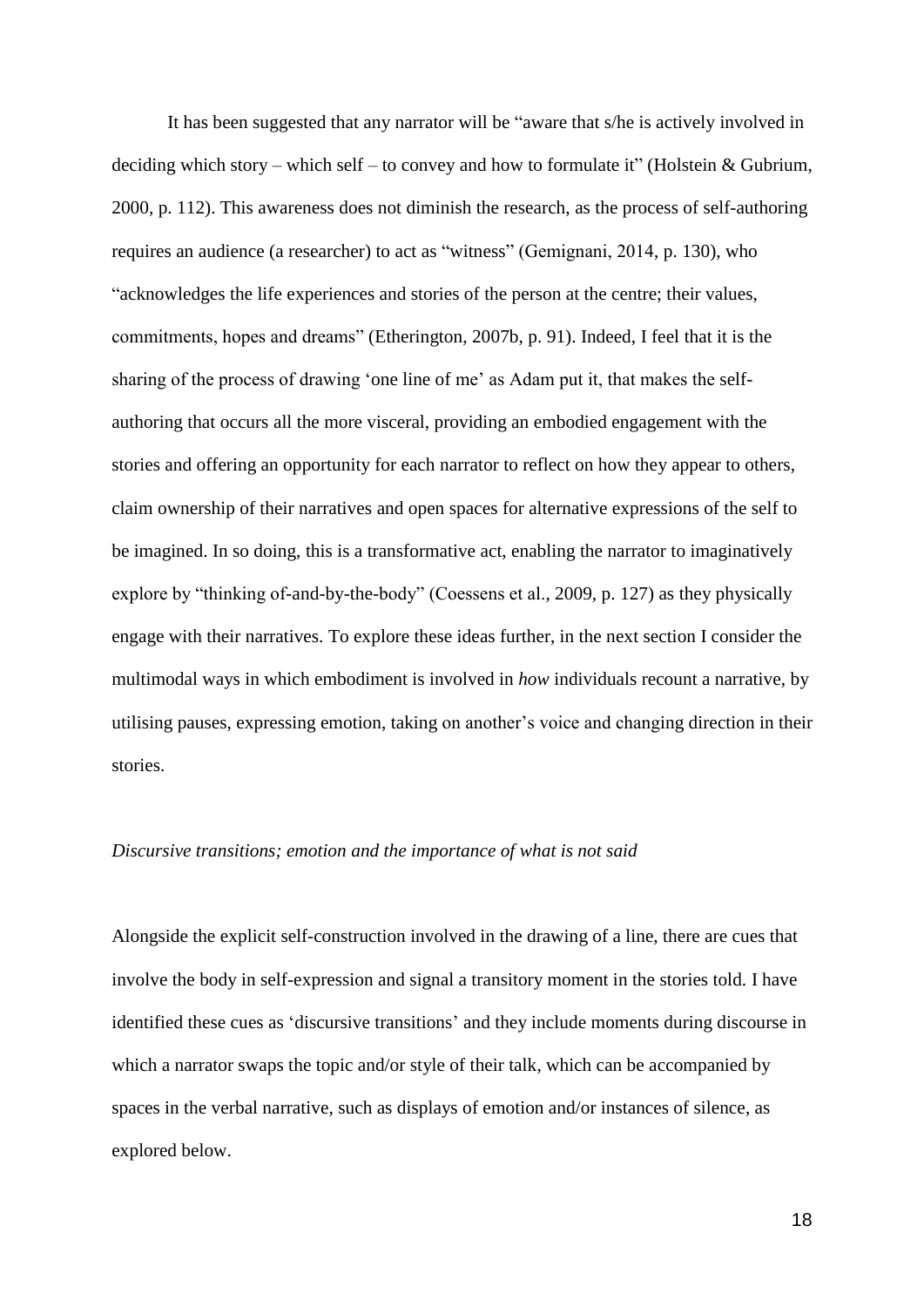During the sixteen interviews, nine of the women became noticeably upset, their voices waivered and/or they became teary. Such moments can be disquieting and need to be handled as delicately as possible so individuals express themselves as they want. Previous research by Romano and Cuenca (2013, p. 347, 355) has found that emotional moments in narratives can be signalled by "digressions, flashbacks or flashforwards" by "pause or hesitation and reformulation or re-elaboration" as narrators re-orientate themselves. In making my analysis, I note that such emotional moments accompany distinctive shifts in the topic and style of conversation. For example, Danni becomes emotional while talking about working for the police, she pauses, then switches to a more personal topic that she is comfortable with (talking about her children and voluntary work):

Danni: "I became a police cadet and within that post it used to really upset me that people with SEN … how they were treated … from time to time, because no one really looked at them any differently, but there are ways and means of working with people who can't communicate in the same way as everyone else. So that really used to upset me. *(Participant gets a little emotional, voice waivers*). … (*long pause*)

Anyway, I got married, I had two children and when they started school I started helping in that school and I really enjoyed it".

A similar shift is made by Emma, although she manages her emotion by switching from talking about her daughter's difficulties to describing the difficulties her pupils face.

Emma: "I think 'why didn't I see this, why didn't I pick it up *(that her daughter had dyslexia)*. I mean, she was very slow to read, but she was … she had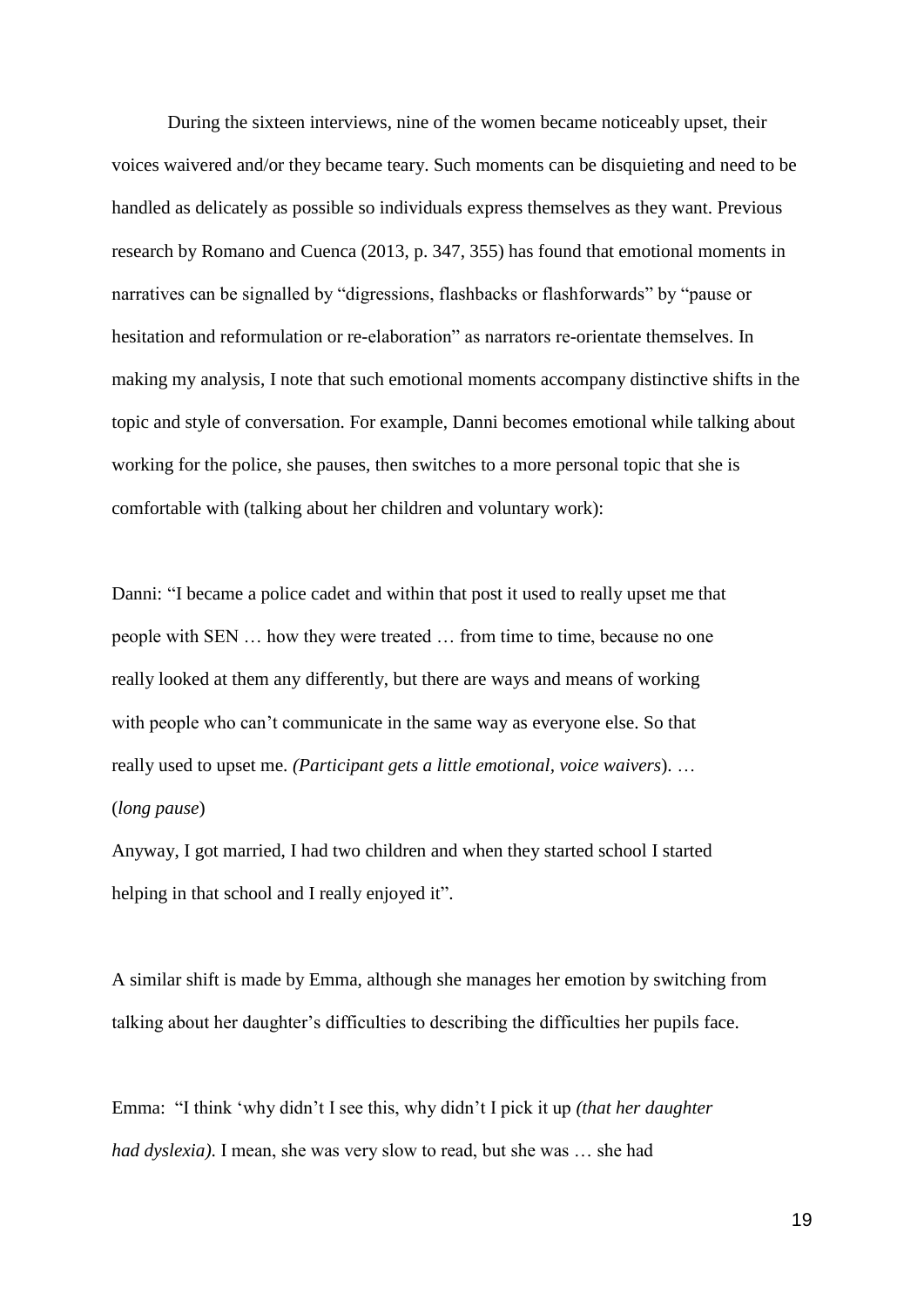meningitis when she was 5 months and that sort of influenced a lot of things and we put a lot of things down to that. So she didn't walk as quickly, she didn't talk as quickly, … but she could do whatever she wanted. She could make herself understood, so it never seemed to be a problem, …, but yeah, she got there … (*Participant gets emotional and teary, voice waivers*) … (*long pause*).

I mean it has been very, very interesting being on the course, and I've seen just how hard it is for a lot of children. I mean I've been working with one young boy who you can see the frustrations just bubbling over and it causes quite a lot of issues with his behaviour".

It is in these emotionally charged moments that the role of the researcher is so important, I was tempted to jump in and 'rescue' the situation. However, when it is the narrators who determine how to continue, a choice is made to make a transition in the discussion, making a break from one narrated event and starting another, albeit related, one. I do not interpret such discursive transitions as indicating a lack of remembering. I identify them as a 'structuring presence' (Butler, 1990, p. 113) that orders and frames the story being told, instantiating the tensions experienced by individuals when they speak about challenging events in their lives. These transitions are moves made in talk that can be unconscious and which enable individuals to manage the intense emotional response they are experiencing as they recount an event. They are transitions rather than breaks because there is an identifiable train of thought. This is notable in Linda's account when she describes the problems arising from a lack of understanding shown to her by her teachers, before refocusing on how she enacts understanding as a teacher:

Linda: "I look back now and my daughter certainly had some learning difficulties. I mean, before I did my degree, trying to teach her how to tell the time or doing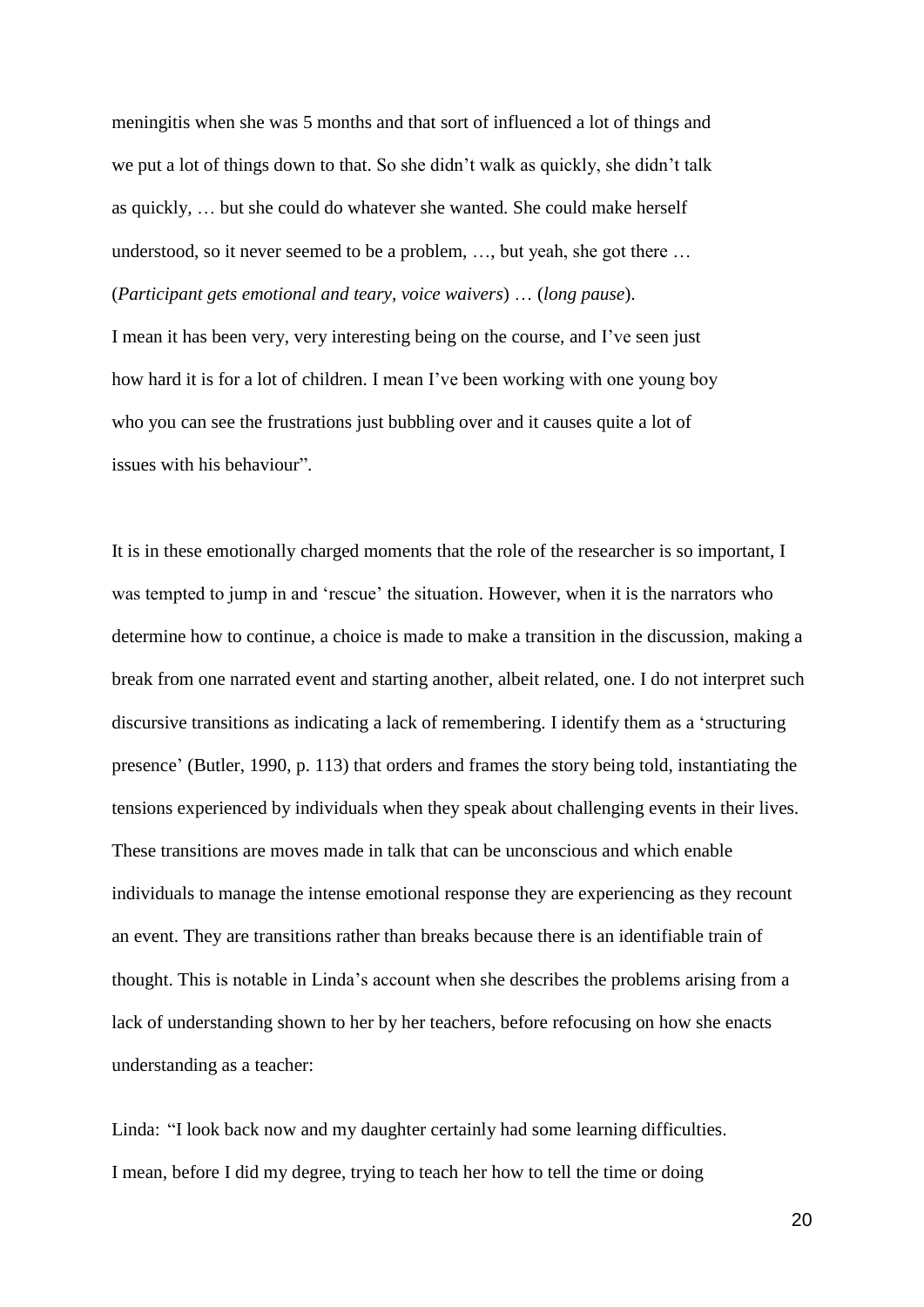times tables, and I was thinking 'she's got it' and the next day 'gone'. And I didn't understand why. … Now this is before I did my degree, and I, … when I think about it I was so angry when I found that out, she was frightened of telling me in case I would be cross that she hadn't done well. (*long pause*). I struggled at school, I needed additional tuition, private tuition. When I was ten my spelling was atrocious, but my teachers put that down to 'well (*name*) can't spell, she doesn't listen, she doesn't pay attention, she's not interested' (*stern voice*) (*long pause*). So, I am pushy (*about getting support for children)*".

Discursive transitions highlight that the stories being told are in the process of construction. The narratives are not necessarily fully formed, but are being produced in a process of negotiation, where links between past and present, personal and professional are being actively forged. They are not smooth narratives that are well rehearsed, but stories under negotiation in the telling. As Bruner (2006, p. 131) argues "narrative gives us the power to structure perceptual experience, to organise memory, to segment and purpose build the very events of a life". Such a process of building is highlighted when those constructing the stories switch as they arrive at a point that they are not ready to explore further, sometimes because it is emotionally uncomfortable. A moment of difficulty is further highlighted by Linda's example when she switches to talking about herself in the third person, in the voice of her former teacher (underlined in the quote above).

I am framing such switches of topic and style as discursive transitions in a particular way. They are transitions that occur during discourse between individuals through which meanings are shared, but also through which people position themselves as discursive subjects in a Foucauldian sense. In the moment of transition the individual can be viewed as narrating themselves into existence, it is a process by which "the individual constitutes and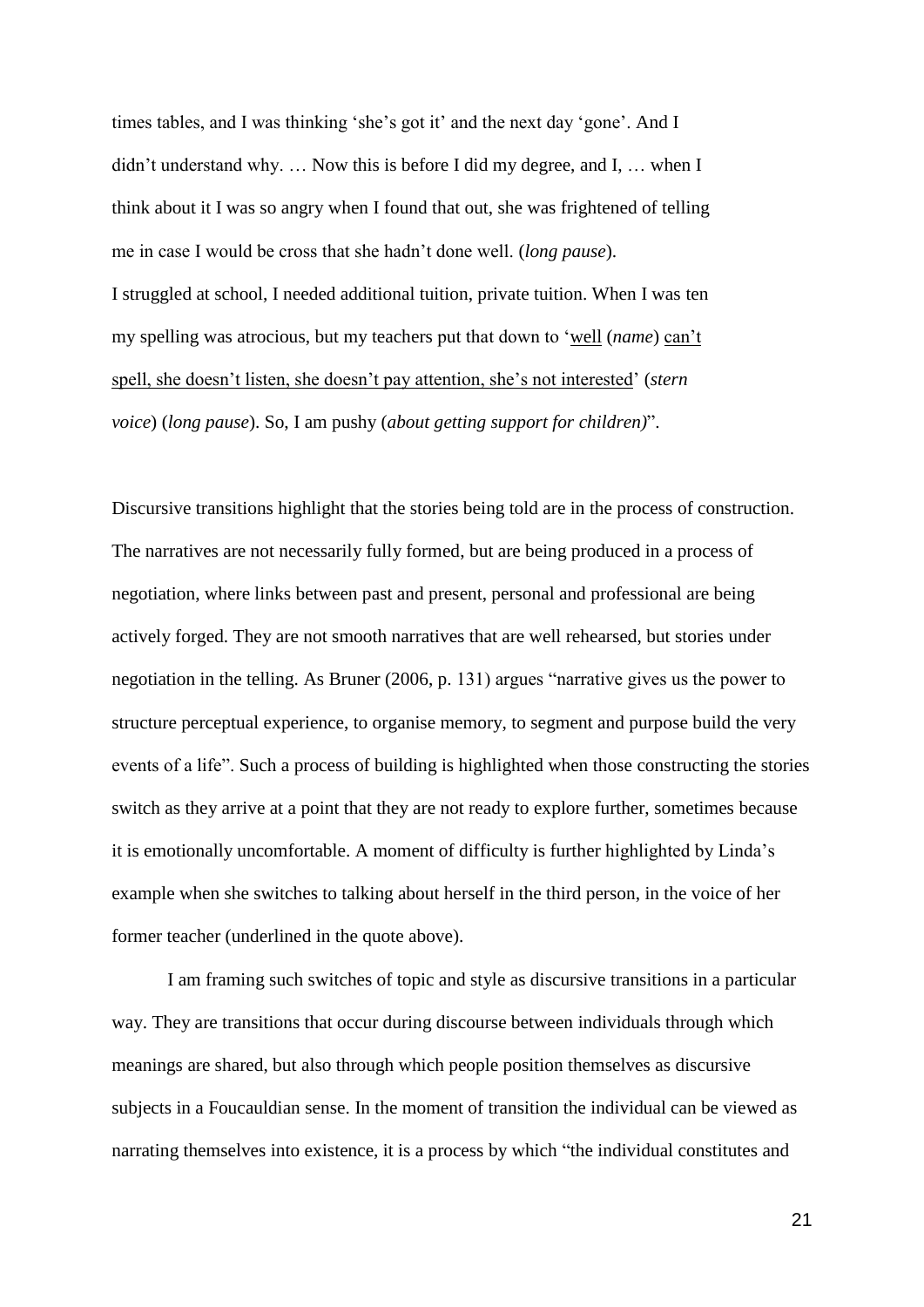recognises him(or her) self qua subject" (Foucault, 1992, p. 6). At this moment, the individual may see themselves through another's eyes and become uncomfortable in their narration. Uncomfortable because it may be a moment of explicit self-awareness, that highlights how the experience makes them feel, or aware of how their account might reveal something deeply personal about who they believe they are as an individual, beyond the current storytelling situation. It is a moment of tension in the telling of a story whereby the impact of an experience on the self becomes tangible to those involved, performatively positioning them within discourse (Bamberg, 1997; 2011). This tension is then diffused through a display of emotion and/or a switch into more comfortable or familiar territory. It is within such an emotional display that what is interior to the individual (thoughts and feelings) become externalised and communicated to the researcher.

This embodied sharing of the story may be particularly facilitated by the use of the drawn line. The narrator is already physically engaged through the tracing of their life artistically as well as verbally, and so the act of marking out the line 'penetrates the interiority of the body' and the self (Ingold, 2007, p. 60), enticing a physical reaction to the story. This physical engagement offers an opportunity for the individual to express themselves as never before, to 'become' the self (Butler, 1990; Douglas, 2014) that is authored into existence via the telling of a story.

The moments of tension within a narrative account that work to 'bring into being' identity, are also made translucent by what is not said, particularly by the pauses within the stories being told. In one example, Danni does not discuss her relationship with her father directly, but this aspect of her story can be inferred by the way she mimics her father's voice (underlined), pauses and expresses emotion at a number of points in her interview. For example: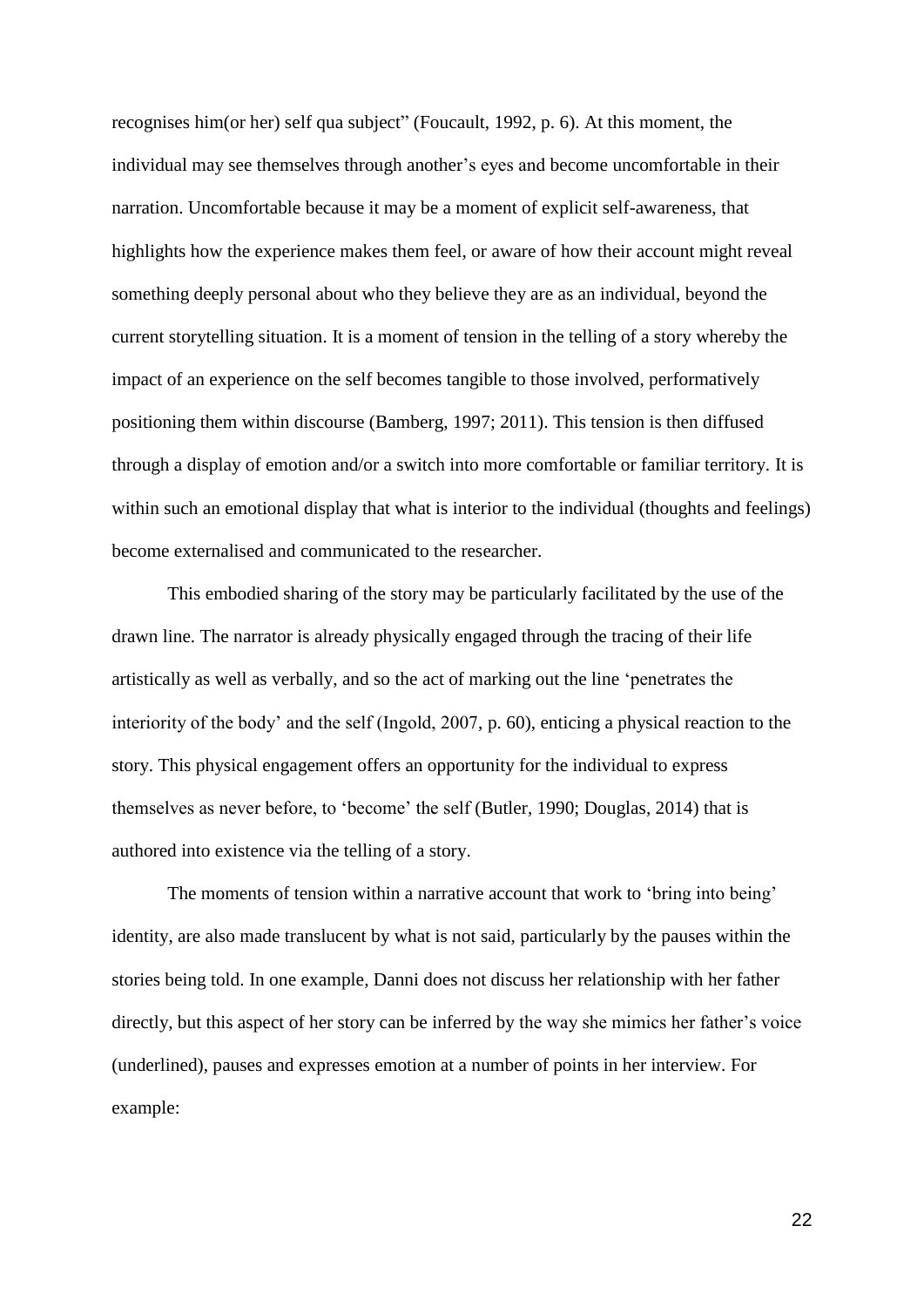Danni: "I went to a grammar school and decided I was going to go to university, we discussed it one night at the tea table and my dad said 'no you're not cause we can't afford it. You are going to have a career' (*in stern voice*). *(Participant gets emotional and teary, voice waivers & long pause*). Therefore he made me apply to the police service.

(*Later on*) I got a part-time job, well I'd had several going nowhere, so I went to night school to do the A levels that I hadn't done at Grammar school (*voice waivers & long pause*).

Then I applied to (*name*) university at the end of August one year, and they actually accepted me for that year (*sounds surprised*). … So I got my interview, got accepted, became a qualified teacher (*sounds proud*) and I worked at the same school for about 15 years.

The use of emphasised third person speech, expressions of emotion and long pauses in stories like Danni's demonstrate her evaluation of the events as having personal significance (Jovic, 2014). This evaluation adds richness to the account, guiding the researcher in understanding it and indicates the tensions that occur as individuals share very personal experiences. These discursive moments might indicate that someone is thinking carefully about how to phrase what is going to be said next. The pause is the moment that enables them to step outside of themselves, observe and reflect on the process of how they are authoring a self, becoming that self, through their storytelling. What is important in terms of thinking about narrative research methods, is that the pauses illustrate that during discussion the stories told, and by implication the identities presented, are under (re)construction, rather than being predetermined "cover stories" (Clandinin & Connelly, 1996, p. 25). The silent punctuation of the narrative highlights the discomfort and tensions being experienced within this moment of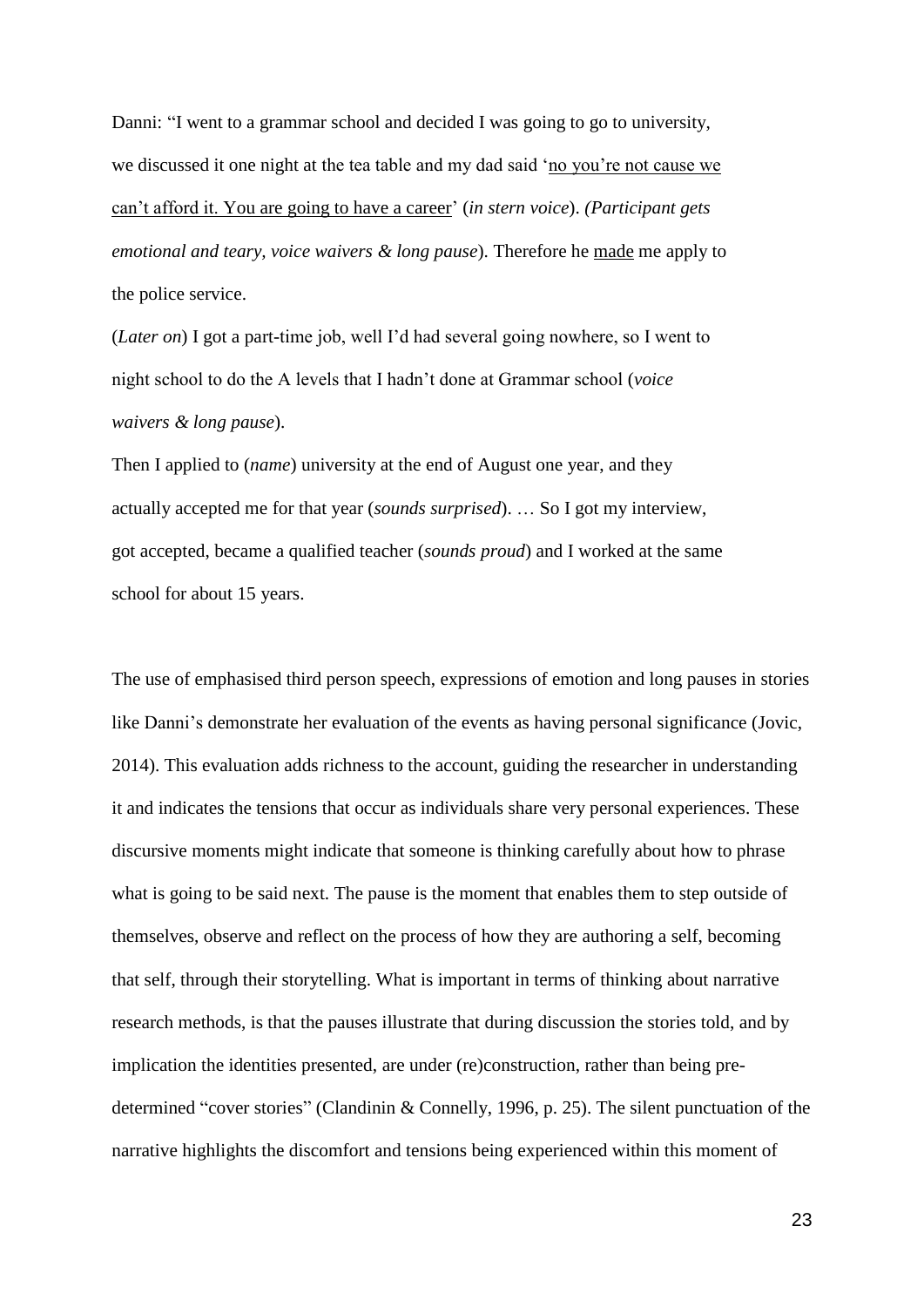self-expression making apparent the entwining of the interior self (memory and feeling) with the physical body. Again, it demonstrates a merging of self/subject with body/object (Merleau-Ponty, 1968, p. 248-250) as reflection upon experience involves embodied expression, subverting binaristic interpretations of mind/body, inside/outside self.

By understanding tension and silence as having a distinct effect, I am also trying to subvert the conceptualising of absence and presence as binary opposites. I frame silence as meaningful, and the absence of language, not as nothingness, but as a 'structuring presence' (Butler, 1990, p. 113) that situates and personifies the narrator. Moments of silence within storytelling can constitute meaning in relation to the individual and their narrative, signalling the difficulty of speaking about some experiences, but also the importance of them. Shared silence can be eloquent and emotive; sometimes it is the only way to express experiences authentically and maintain open communication. Rosiek and Heffernan (2014) warn against coding moments of quiet as inarticulateness and instead recommend attending to moments that cannot be easily categorised as integral to communication (see also Beck, 2009; Mazzei, 2004; Nagar-Ron & Motzafi-Haller, 2011). So, I attend specifically to moments within narratives that are deemed relevant by participants through their (in)articulation. Rather than viewing silences as non-events or as moments of resistance as discussed by Hyam (2004) and McClure et al. (2010) they can be understood as absences that have a structuring presence for narratives. They are moments during which the construction of coherent stories, and the identity work that is involved in this, is made tangible as narrators pause to reflect upon their narratives, the feelings this invokes and their engagement with the researcher.

Silence can be interpreted as performatively positioning the narrator (Bamberg, 1997) and signalling the unspeakable that is too difficult to express in words. This possibility is noted by Nagar-Ron and Motzafi-Haller (2011) in their life history narrative research with Israeli Mizrahi immigrant women. They argue that "fragmented speech and multiple silences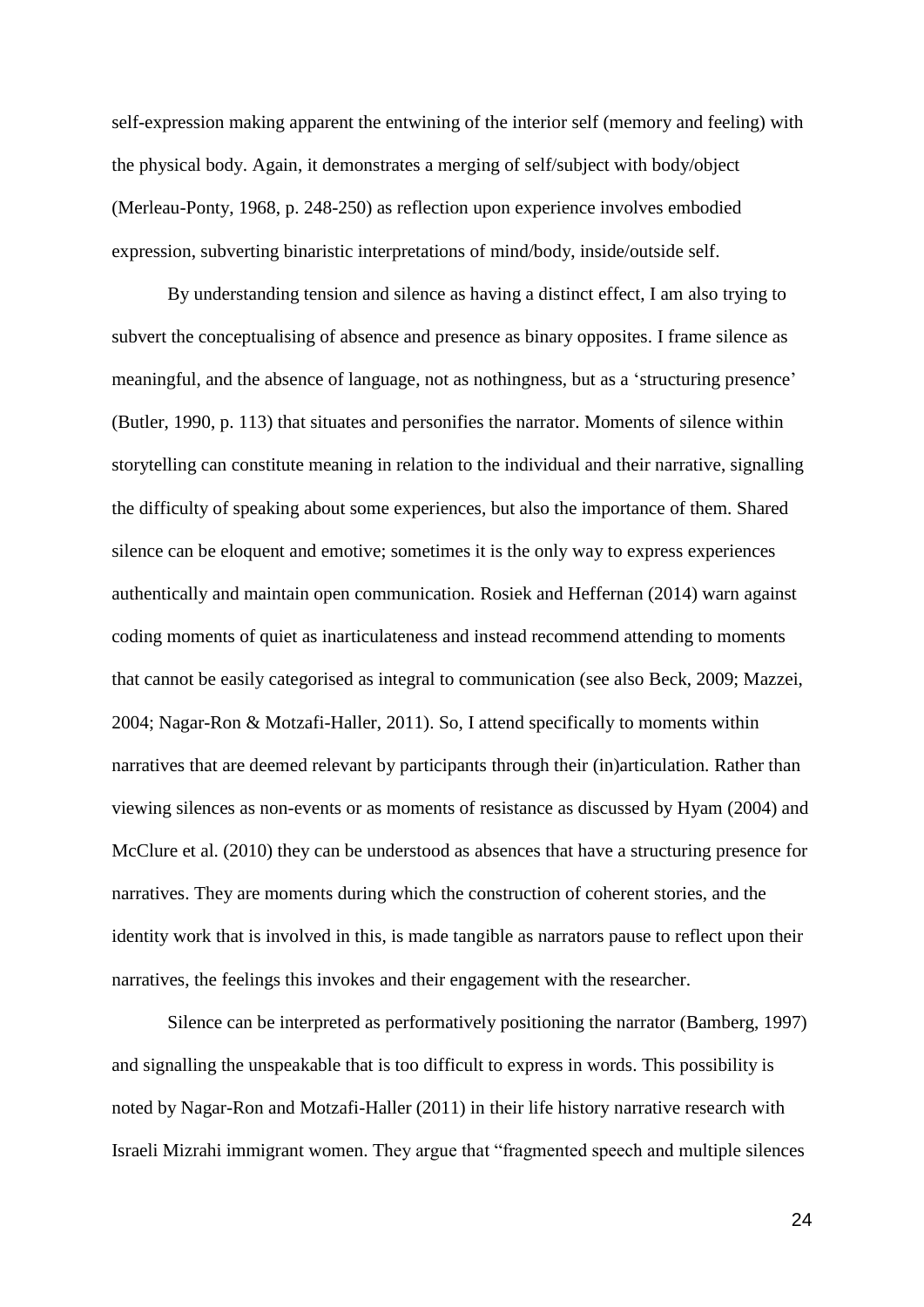… should be read as a complex act of forging a new sense of self" within which dominant cultural narratives "are adopted and resisted and appropriated and refashioned" because there is no legitimised narrative within which these individuals can relate their life experiences (Nagar-Ron & Motzafi-Haller, 2011, p. 654, 660). As such, silence should "no longer be considered as secondary to speech, but considered as an integral part of speech" (Mazzei, 2007, p. 641) that "hints at places where something unanalyzable might be interrupted into the precarious order of the research encounter" and understood as "productive of action, interpretation and consequence" (MacLure et al., 2010, p. 495, 498).

The moments which I identify as discursive transitions have an integral role to play in the production of a narrative, and it is essential to consider how they interrupt, but also inform, the process of constructing a meaningful story. The growing body of work in which moments of non-speech are studied attests to the importance of addressing emotional expressions and silences as moments that can crystalise for individuals the (re)construction of self-identity. Within silences that punctuate the narratives offered, discursive identity work is undertaken and the self is instantiated and negotiated, but this is not a disembodied experience. Narrators' adaption of a drawn life history line, emotional expression, the tone and voices used, attest to how they physically and performatively position themselves as the past and present, professional and personal, interior self and physical body are interwoven in their stories.

#### **Conclusion**

In this paper I have produced an analysis that engages with the work of Butler (1990) to conceptualise and identify discursive transitions within storytelling as a structuring presence.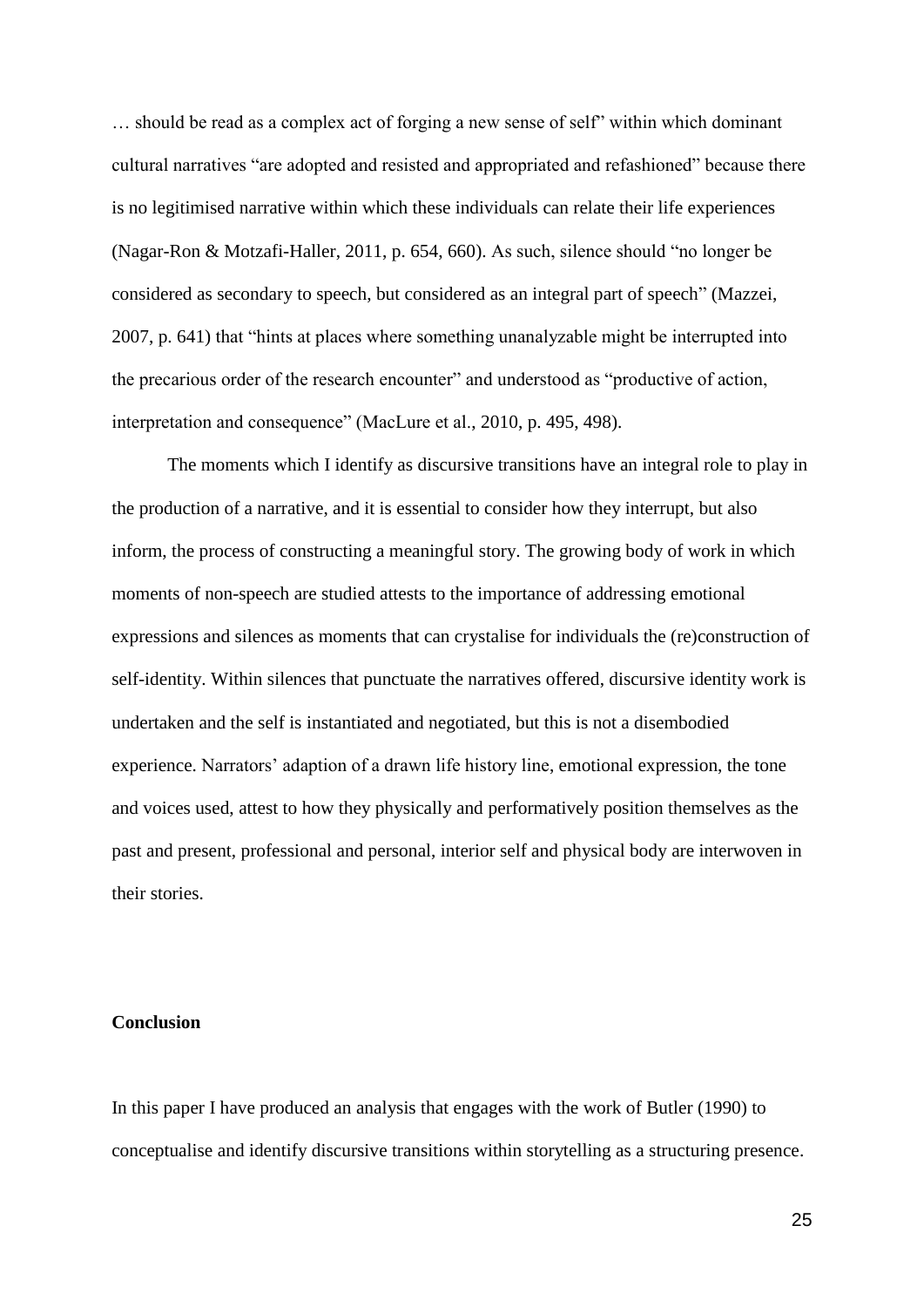In doing so, a different way of studying the embodied self-production that can emerge through narrative is offered. This has been possible because three distinct research disciplines have been drawn together: creative and art practices as research methods; multimodal approaches; and ethnographic/autobiographic interpretations that enable the study of emotional embodiment. By considering how the field of narrative research can better involve "active recollection of what is past, (as) an activity of concurrent actual (self) production" (Carter, 2004, p. 191), I have demonstrated that it is important to utilise art making and analyse non-verbal cues such as switches in talk, emotion and silences. Identifying these cues as discursive transitions that are a structuring presence provides a route for an alternative interpretation of how multimodal narrative interviews 'work' as a research tool. Conducting such interviews can be thought of as a situated form of embodiment through which individuals construct the moral universe they inhabit and justify the opinions they hold.

It is the combining of approaches from different research fields that has enabled a critical analyse of these moments theoretically and practically, providing a chance to reflect upon what can be learnt from the context and process of narrative production. This crossdisciplinary approach also highlights how the adoption of a creative, visual aspect can enhance and illustrate a participant's storytelling and make visceral their reflections on the process of engaging in such research. Indeed, the utilisation of a drawn line to facilitate storytelling provides an expanded space for physicality and emotional expression to entwine with verbal communication. There is freedom for the narrator to reimagine 'who they are' as they materialise embodied self-construction because they can utilise art making and verbal storytelling as co-related routes for self expression. "It can reflect a personal inscription or intervention in the world ... by a process of assembling thought, body and material in a specific ecological context" (Coessens et al., 2009, p. 95).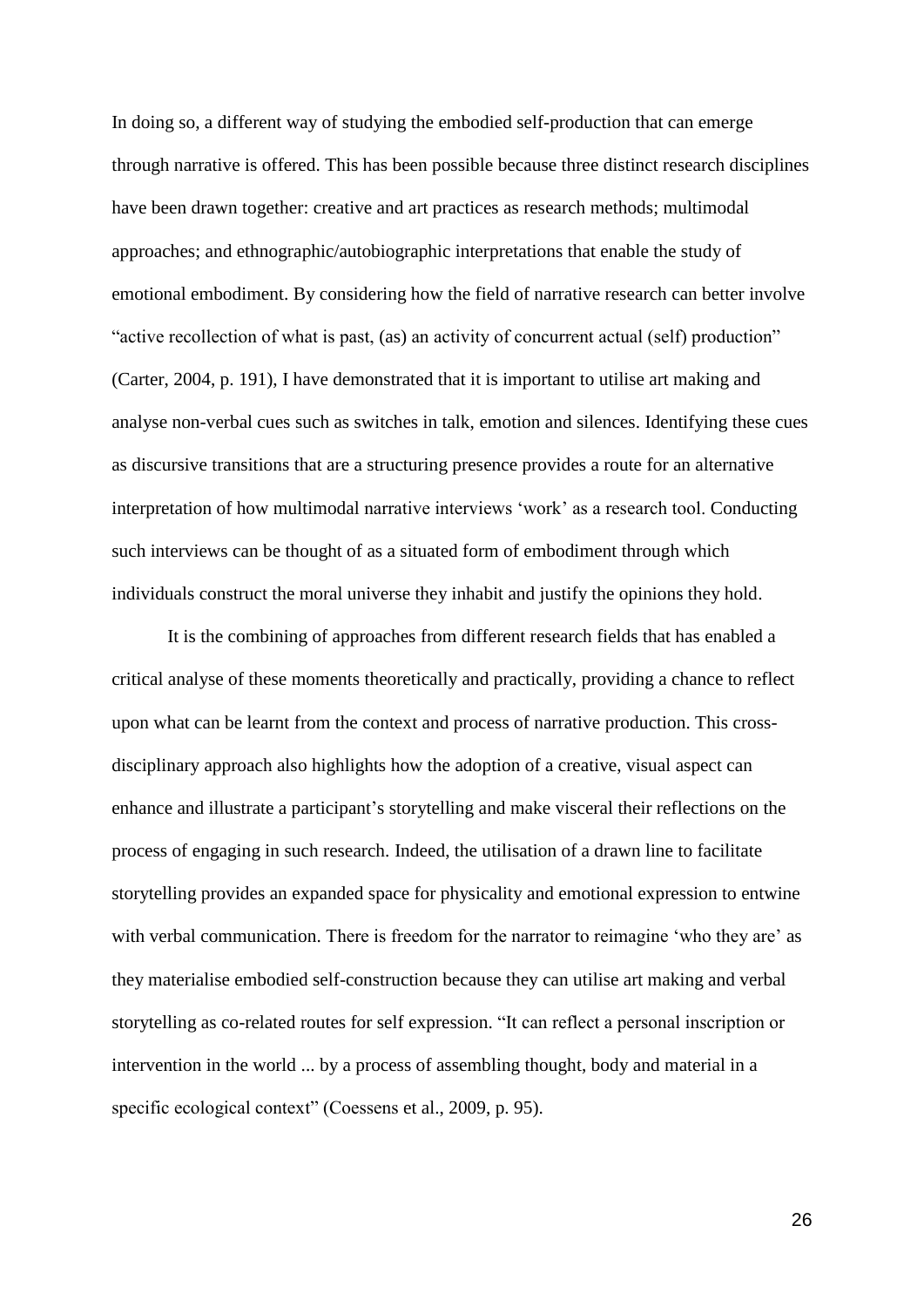The embodied narrative interview process can also become a transformative experience it and of itself, inviting the narrator to move around their line creatively, reflecting and rethinking how they interpret their past experiences. Simultaneously the researcher is enabled to access "perspectives, sensibilities and issues for the research community that have not previously been accessible, including the acknowledgement of the ambiguity that lies within experience" (Coessens et al., 2009, p. 72). In particular, the switches in style or topic and moments of emotional expression, often accompanied by verbal pauses or extended silences, crystalise moments of self-knowledge and are examples of a structuring presence. These moments are central to the production of narratives that situate and personify the storyteller, performatively and discursively positioning them as individuals (Bamberg, 2011; Foucault, 1992).

Displays of emotion within narrative research are particularly important because these are moments that call attention to the diverse issues individuals face in their lives, offering a challenge to institutions, practices and ideologies that can be experienced as challenging. While uncomfortable silences and displays of emotion can be awkward for researchers, they attest to the difficulties people face in their lives and indicate changes that might need to be made locally, nationally and globally, making explicit "broader social and transformative goals" (King & Stahl, 2015, p. 199). This is important because as a narrative researcher I need to do justice to the often emotionally impactful stories that are shared. To stand as a witness and reflect on what can be learnt about, amongst other things, which goals of equality of opportunity and social justice might be pursued. I feel this is essential because individuals may choose to share particular stories because they hope the researcher as witness can engage a wider audience in listening and responding to such difficult accounts.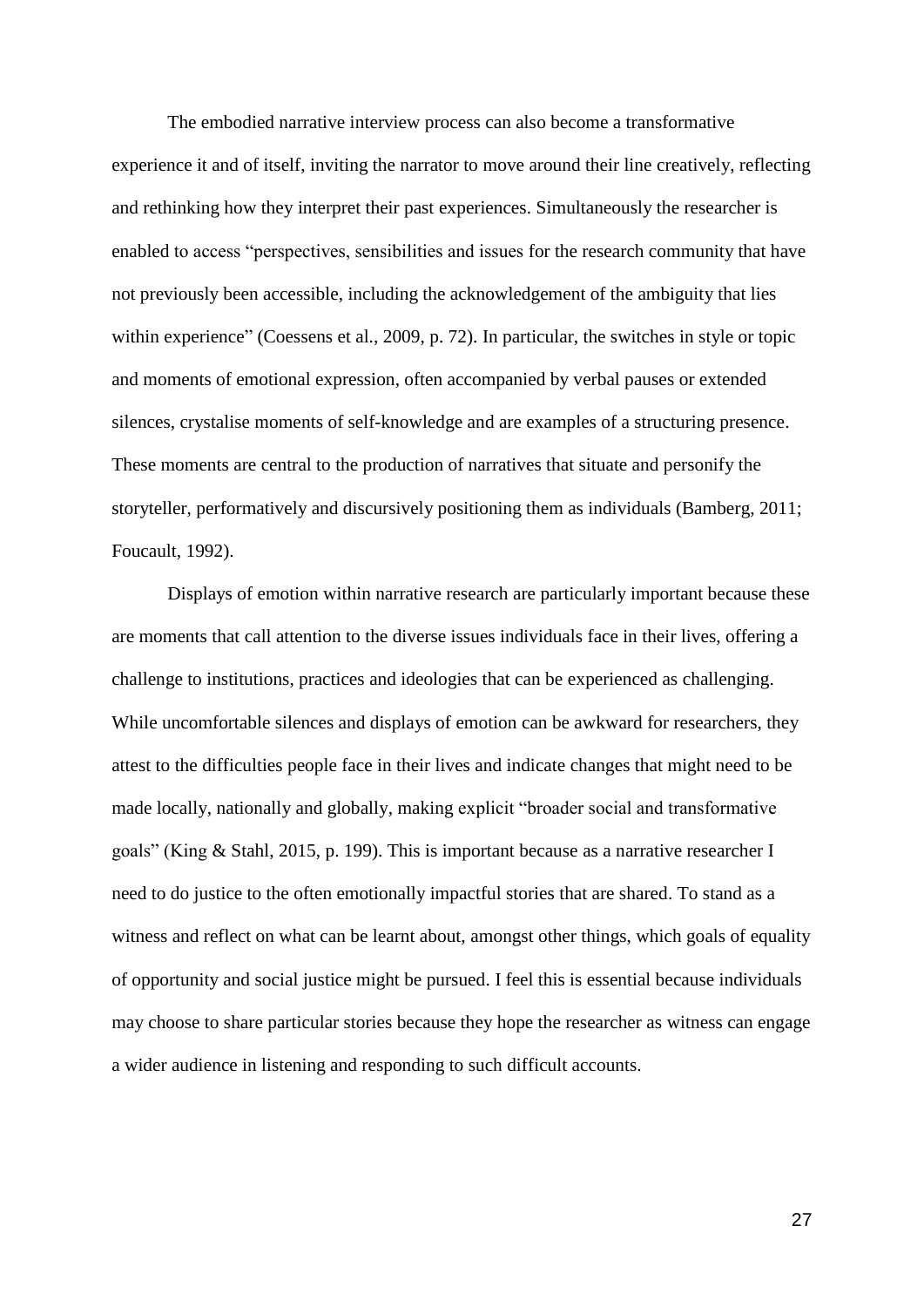### **References**

- Bamberg, M. (1997). Positioning between structure and performance. *Journal of Narrative and Life History*, 7, 335-342.
- Bamberg, M. (2011). Who am I? Narration and its contribution to the self and identity.*Theory and Psychology*, 21(1), 3-24.
- Beck, R. M. (2009). Gender, innovation and ambiguity: speech prohibitions as a resource for 'space to move'. *Discourse & Society*, *20*(5), 531-553.
- Blomberg, H.,& Börjesson, M. (2013). The chronological I: The use of time as a rhetorical resource when doing identity in bullying narratives. *Narrative Inquiry*, 23(2), 245-261.
- Bruner, J.S. (2004). Life as narrative. *Social Research*, 71(3), 691-710.
- Bruner, J.S. (2006). *In Search of Pedagogy* (Vol. 2). Abingdon: Routledge.
- Burns, E., & Bell, S. (2011). Narrative construction of professional teacher identity of teachers with dyslexia. *Teaching and Teacher Education*, *27*(5), 952-960.
- Butler, J. (1990). *Gender Trouble: Feminism and the Subversion of Identity*. London: Routledge.
- Caine, V., Estefan, A., & Clandinin, D. J. (2013). A return to methodological commitment: Reflections on narrative inquiry. *Scandinavian Journal of Educational Research*, *57*(6), 574- 586.
- Campbell, A. & McNamara, O. (2007). Ways of telling: the use of practitioners' stories. In A. Campbell & S. Groundwater-Smith (Eds.), *An ethical approach to practitioner research* (pp. 99-112)*.* London: Routledge.
- Carter, P. (2004). *Material thinking: The theory and practice of creative research*. Melbourne: Melbourne University Publishing.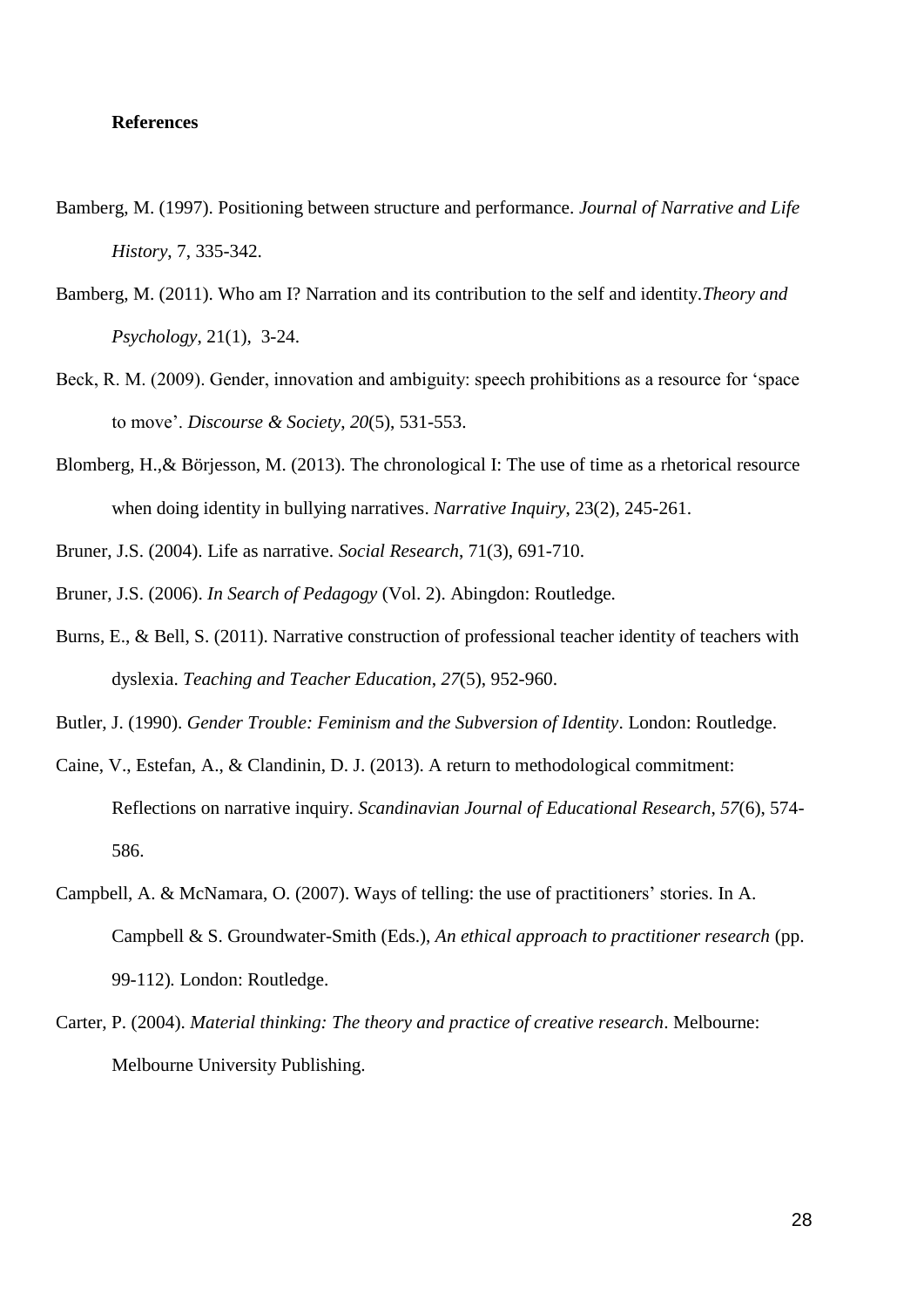- Chinyamurindi, W. (2016). Using narrative analysis to understand factors [influencing](http://web.b.ebscohost.com/ehost/viewarticle/render?data=dGJyMPPp44rp2%2fdV0%2bnjisfk5Ie46bBQta%2b0S7Ok63nn5Kx95uXxjL6nrkewqq1Krqe0OLawr024p7M4v8OkjPDX7Ivf2fKB7eTnfLunsk%2b1qbdMtKe3PurX7H%2b72%2bw%2b4ti7ee7epIzf3btZzJzfhrunr0%2bxp69Jsq6kfu3o63nys%2bSN6uLyffbq&vid=5&sid=6b2364a0-3cbd-4608-913b-543fb1148dee@sessionmgr2) career choice in a sample of distance [learning](http://web.b.ebscohost.com/ehost/viewarticle/render?data=dGJyMPPp44rp2%2fdV0%2bnjisfk5Ie46bBQta%2b0S7Ok63nn5Kx95uXxjL6nrkewqq1Krqe0OLawr024p7M4v8OkjPDX7Ivf2fKB7eTnfLunsk%2b1qbdMtKe3PurX7H%2b72%2bw%2b4ti7ee7epIzf3btZzJzfhrunr0%2bxp69Jsq6kfu3o63nys%2bSN6uLyffbq&vid=5&sid=6b2364a0-3cbd-4608-913b-543fb1148dee@sessionmgr2) students in South Africa. *South African Journal of Psychology*, 46(3), 390-400.
- Clandinin, D.J., & Connelly, F.M.(1996). Teachers' professional knowledge landscapes: teacher stories/stories of school/school stories/stories of school. *Educational Researcher*, 25(3), 24- 30.
- Clandinin, D.J., & Connelly, F.M. (2000). *Narrative inquiry: Experience and story in qualitative research*. San Francisco, CA: Jossey-Bass.
- Coessens, K., Crispin, D., & Douglas, A. (2009). *The artistic turn: a manifesto*. Leuven: Leuven University Press.
- Coetzee, C., & Nuttall, S. (Eds.). (1998). *Negotiating the Past: The Making of Memory in South Africa.* Cape Town, South Africa: Oxford University Press.
- Cortazzi, M., & Jin, L. (2006). Asking questions, sharing stories and identity construction: Sociocultural issues in narrative research. In S. Trahar, (Ed) *Narrative research on learning: Comparative and international perspectives* (pp. 27-46). Bristol: Bristol Papers in Education, Symposium Books Ltd..
- Connelly, F. M., & Clandinin, D. J. (1990). Stories of Experience and Narrative Inquiry. *Educational Researcher*, 19,2-14.
- Coulter, C. A., & Smith, M. L. (2009). The construction zone: Literary elements in narrative research. *Educational Researcher*, 38(8), 577-590.
- Department for Education (DfE). 2013. Draft *Special Educational Needs (SEN) Code of Practice: for 0 to 25 years Statutory guidance for organisations who work with and support children and young people with SEN*. London: Department for Education.
- Dicks, B. (2014). Action, experience, communication: three methodological paradigms for researching multimodal and multisensory settings. *Qualitative Research*, *14*(6), 656-674.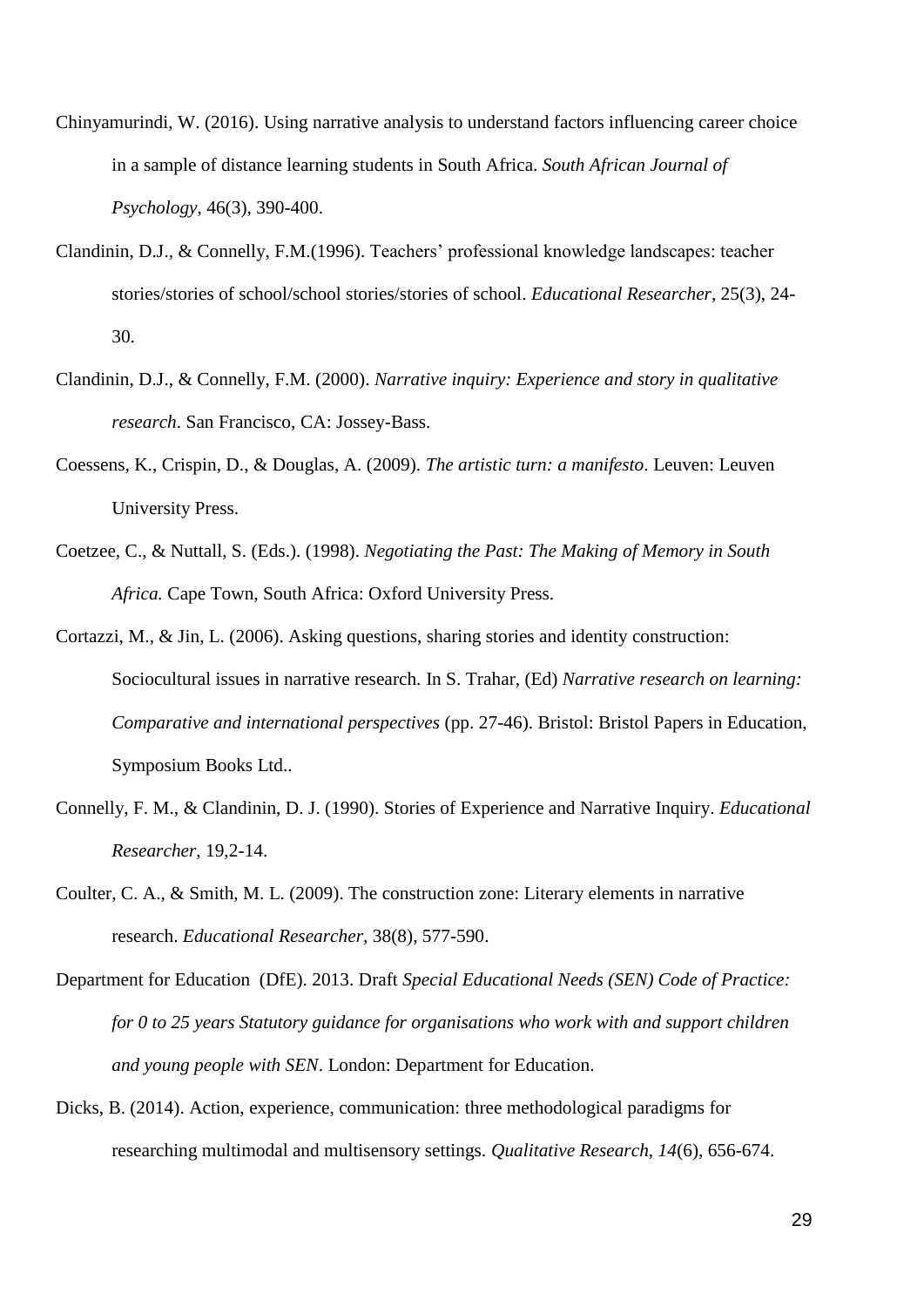- Dicks, B., Flewitt, R., Lancaster, L., & Pahl, K. (2011). Multimodality and ethnography: working at the intersection. *Qualitative Research*, 11(3),227-237.
- Douglas, A., Ravetz, A., Genever, K., & Siebers, J. (2014). Why drawing, now? *Journal of Arts & Communities*, *6*(2-3), 119-131.
- Etherington, K. (2007a). Ethical Research in Reflexive Relationships, *Qualitative Inquiry*, 13(5), 599-616.
- Etherington, K. (2007b). Working with Traumatic Stories: From Transcriber to Witness. *International Journal of Social Research Methodology*, 10(2), 85-97.

Foucault, M. (1992). *The Use of Pleasure: The History of Sexuality* (Vol. 2). London: Penguin.

- Gaudilli, W., & Ousley, D. (2009). From clothing to skin: Identity work of student teachers in culminating field experiences. *Teaching and Teacher Education,* 25, 931-939.
- Gemignani, M. (2014). Memory, Remembering, and Oblivion in Active Narrative Interviewing. *Qualitative Inquiry*, 20(2), 127-135.
- Hampshire, K.Iqbal, N., Blell, M., & Simpson, B. (2014). The interview as narrative ethnography: seeking and shaping connections in qualitative research. *International Journal of Social Research Methodology*, 17(3), 215-231.
- Helsig, S. (2010). Big stories co-constructed. Incorporating micro-analytical interpretative procedures into biographic research. *Narrative Inquiry*, 20(2), 274-295.
- Hinojosa, T., & Carney, J. (2016). Mexican American Women Pursuing Counselor Education Doctorates: A Narrative Inquiry**.** *Counselor Education & [Supervision](javascript:__doLinkPostBack()*, 55(3), 198- 215.
- Holstein, J. A., & Gubrium, J. F. (2000). *The self we live by: Narrative identity in a postmodern world.* New York: Oxford University Press.
- Hyam, M. (2004). Hearing girls' silences: thoughts on the politics and practices of a feminist method of group research. *Gender, Place and Culture*, 11(1), 105-119.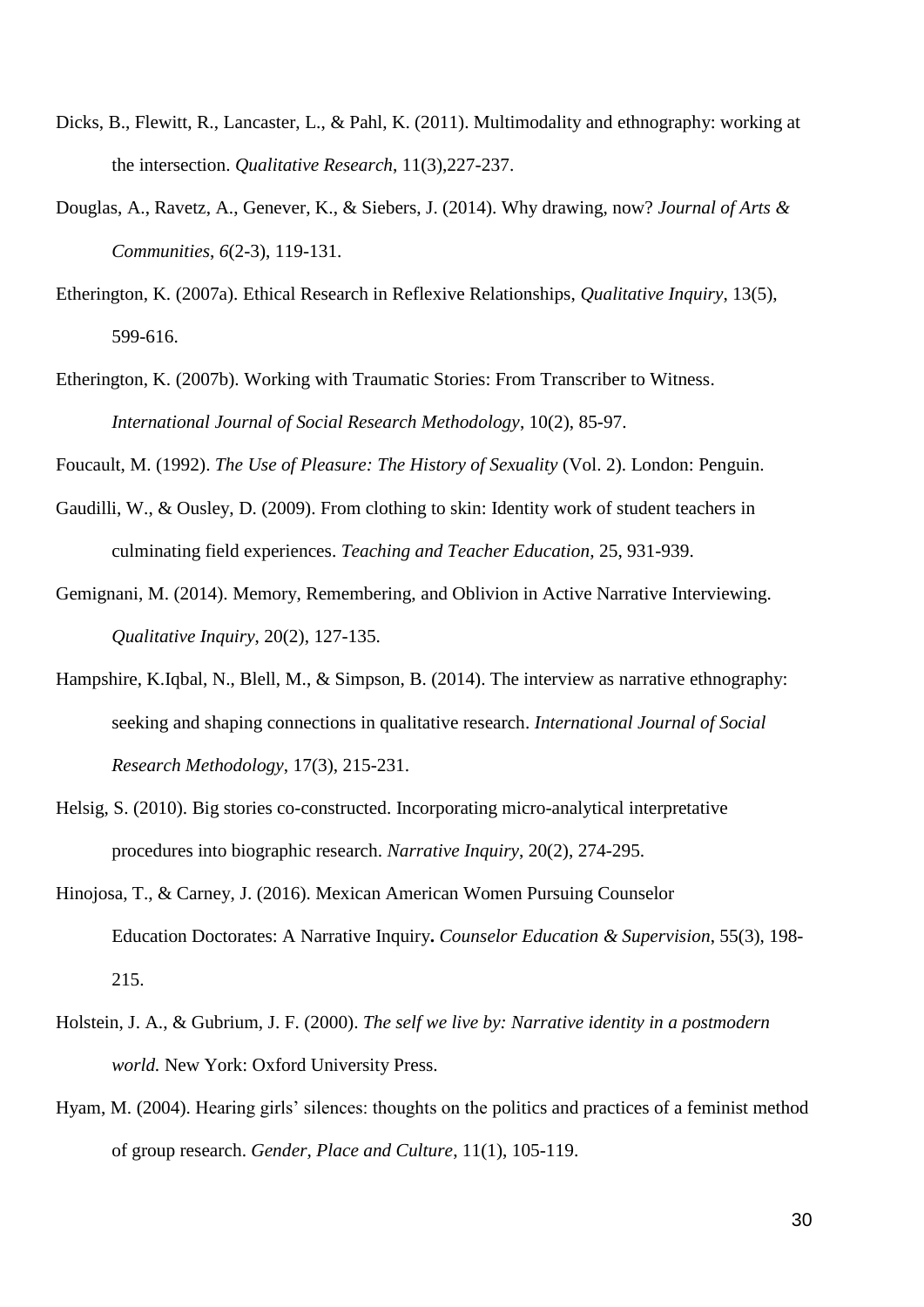Ingold, T. (2007). *Lines: A brief history*. London: Routledge.

- Johnson, G. C. (2008). Making visible an ideological dilemma in an interview narrative about social trauma. *Narrative Inquiry*, 18(2), 187-205.
- Jovic, S. (2014) Evaluation devices as narrative tools for enacting relational complexity: a window into implicit meaning in adolescents' narratives. *Narrative Inquiry*, 24(1), 113-131.
- King, J.R., & Stahl, A. (2015). Between word and text in life narratives: using discourse synthesis to model processes. *Narrative Inquiry*, 25(1), 184-202.
- Kress, G. (2011). 10 Discourse Analysis and Education: A Multimodal Social Semiotic Approach. In R. Rogers (Ed) *An introduction to critical discourse analysis in education* (2nd ed., pp. 206– 226) Second Edition). London: Routledge.
- Kress, G., & van Leeuwen, T. (2001). *Multimodal Discourse: The modes and media of contemporary communication*. London: Arnold*.*
- Lessarda, S., Caine, V., & Clandinin, D.J. (2015). A narrative inquiry into familial and school curriculum making: attending to multiple worlds of Aboriginal youth and families. *Journal of Youth Studies*, 18(2), 197-214,
- MacLure, M., Holmes, R., Jones, L., & MacRae, C. (2010). Silence as resistance to analysis: Or on not opening one's mouth properly. *Qualitative Inquiry*, 16(6), 492-500.
- Mazzei, L. A. (2004). Silent Listenings: Deconstructive Practices in Discourse-Based Research. *Educational Researcher*, 33(2), 26-34.
- Mazzei, L. A. (2007). Toward a problematic of silence in action research. *Educational Action Research*, *15*(4), 631-642.
- Merleau-Ponty, M. (1968). *The Visible and the Invisible*. Evanston, IL: Northwestern University Press.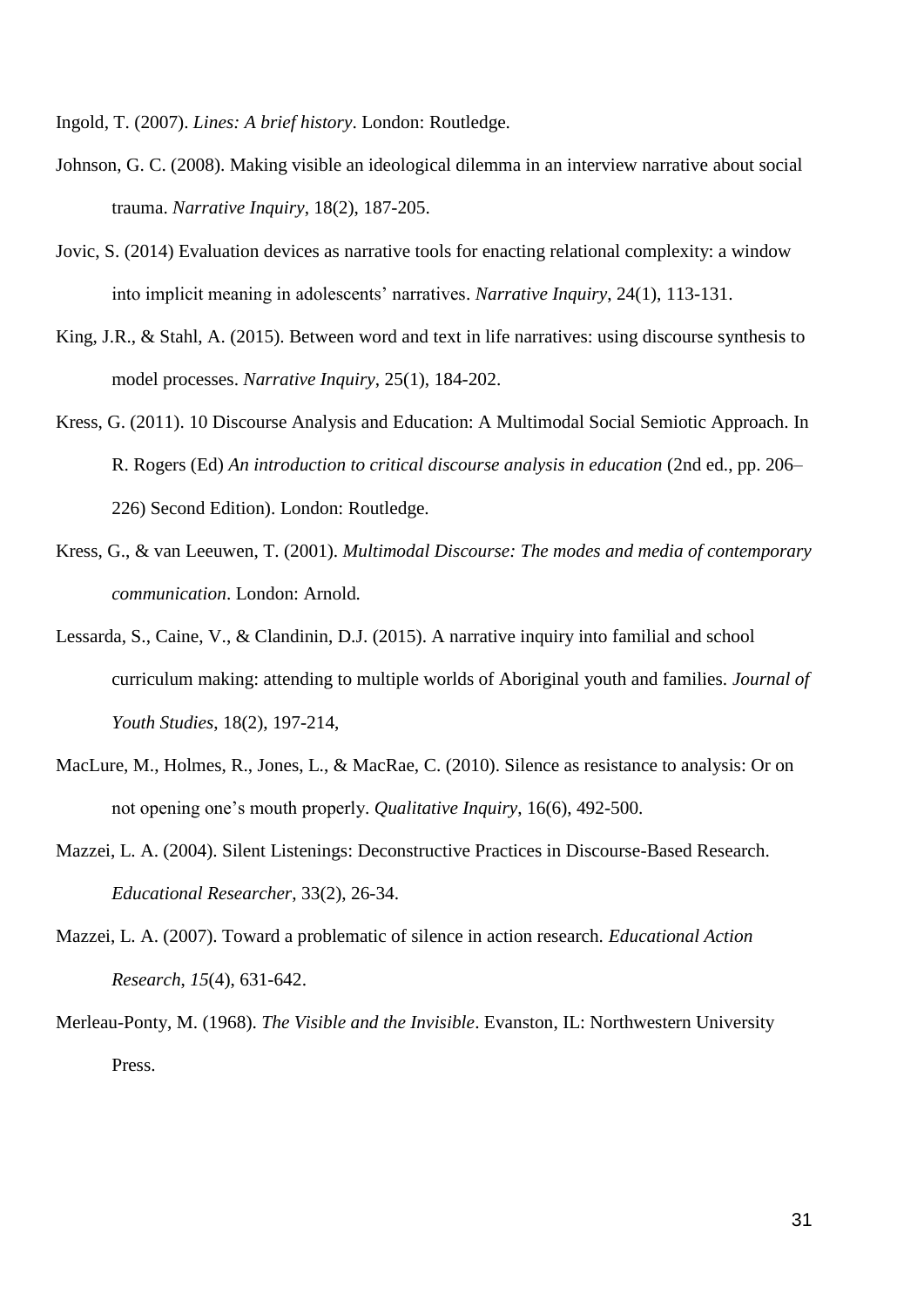- Nagar-Ron, S., & Motzafi-Haller, P. (2011). "My Life? There Is Not Much to Tell": On Voice, Silence and Agency in Interviews With First-Generation Mizrahi Jewish Women Immigrants to Israel. *Qualitative Inquiry*, 17(7), 653-663.
- Pink, S. (2011). Multimodal, multisensory and ethnographic knowing: social semiotics and the phenomenology of perception. *Qualitative Research*, 11(3), 261-276.
- Romano, M., & Cuenca, M. (2013). Discourse markers, structure and emotionality in oral narratives. *Narrative Inquiry,* 23(2), 344-370.
- Rosiek, J.L., & Heffernan, J. (2014). Can't code what the community can't see: A case of the erasure of heteronormative harassment. *Qualitative Inquiry*, 20(6), 726-733.

Silverman, D. (2011). *Interpreting Qualitative Data* (4th ed.)*.* London: Sage.

- Smorti, A. (2011). Autobiographical memory and autobiographical narrative: What is the relationship? *Narrative Inquiry,* 21(2), 303-310.
- Suárez-Ortega, M. (2013). Performance, reflexivity, and learning through biographical-narrative research. *Qualitative Inquiry*, 19(3), 189-200.
- Trahar, S. (Ed.). (2006). *Narrative research on learning: Comparative and international perspectives*. Bristol: Bristol Papers in Education, Symposium Books Ltd.
- Woolhouse, C. (2012). Reflective practice and identity (re)formation: the particularities of the experiences of teachers specialising in Dyslexia. *Reflective Practice,* 13(6), 747-760.
- Woolhouse, C. (2015). Teachers performing gender and belonging: a case study of how SENCOs narrate inclusion identities. *Gender and Education*, 27(2), 131-147.

| Pseudonym | <b>Biography</b>                                                                |
|-----------|---------------------------------------------------------------------------------|
| Adam      | A man in his 30s, based in Merseyside who was training to be a SENCo while      |
|           | working in a Primary Special school. He self-identified as having dyslexia.     |
| Amy       | A woman from Kent in her 30s who struggled at school for health reasons. At the |
|           | time of interview she worked as an associate tutor in a HEI and had just        |
|           | completed her doctorate.                                                        |
| Belinda   | A SENCo based in Merseyside. Progressed well in education until her A Levels,   |
|           | and then ran away from difficult circumstances at home. Re-entered education in |

**Appendix 1 – Narrator Biographies**